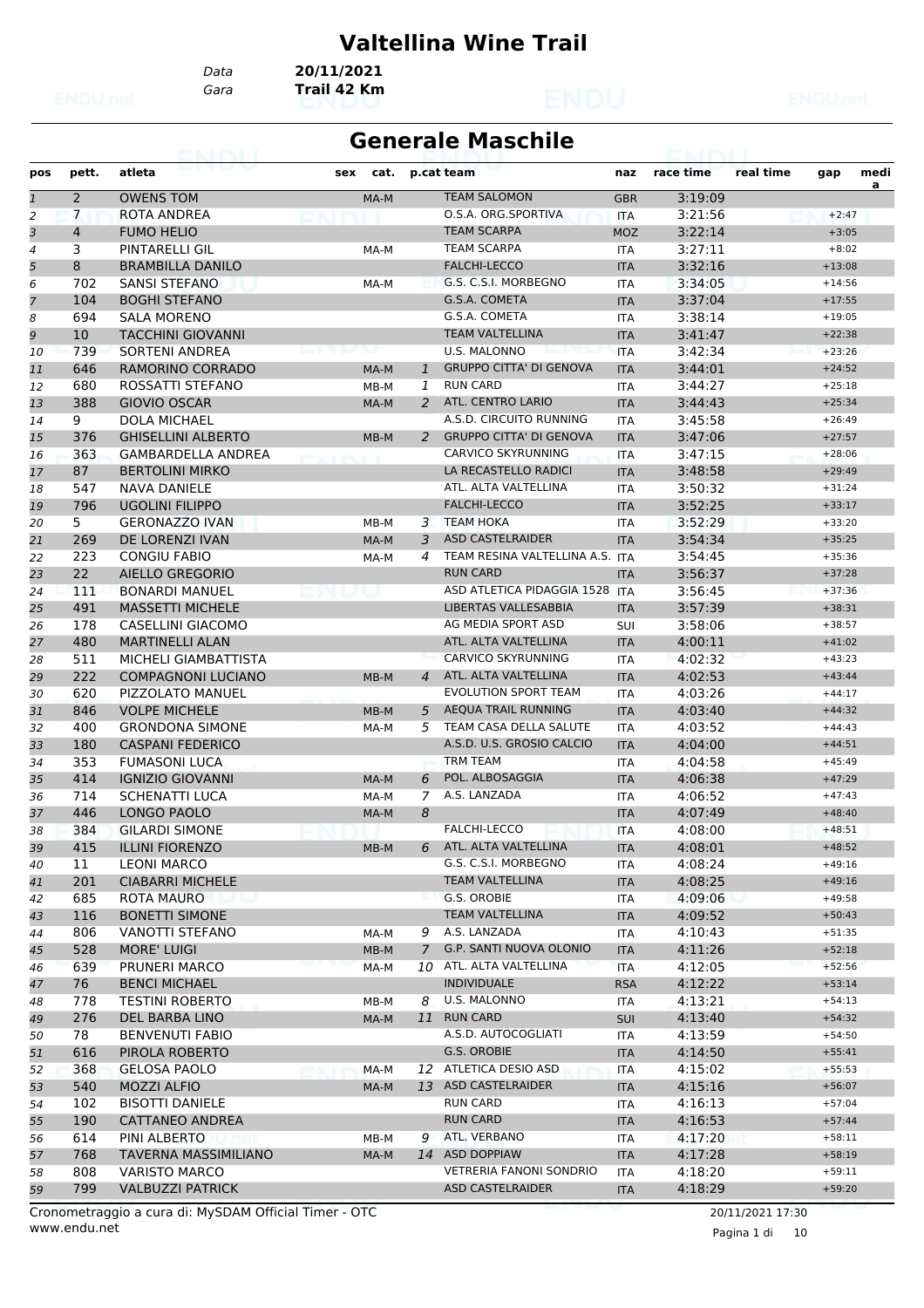| pos | pett. | atleta                                        | sex | cat.   |                 | p.cat team                   | naz        | race time | real time | gap        | medi<br>a |
|-----|-------|-----------------------------------------------|-----|--------|-----------------|------------------------------|------------|-----------|-----------|------------|-----------|
| 60  | 393   | <b>GOSSI DAVIDE</b>                           |     | MA-M   | 15 <sub>1</sub> | G.P. SANTI NUOVA OLONIO      | <b>ITA</b> | 4:18:37   |           | $+59:29$   |           |
| 61  | 847   | <b>D'URSO NICOLA</b>                          |     |        |                 | -AEQUA TRAIL RUNNING         | <b>ITA</b> | 4:18:46   |           | $+59:37$   |           |
| 62  | 842   | <b>BARGELLINI PAOLO</b>                       |     |        |                 | <b>TEAM OTC ELITE</b>        | <b>ITA</b> | 4:19:14   |           | $+1:00:06$ |           |
| 63  | 29    | <b>ALIPPI GABRIELE</b>                        |     | MA-M   |                 | 16 FALCHI-LECCO              | <b>ITA</b> | 4:19:37   |           | $+1:00:29$ |           |
| 64  | 250   | <b>CUSINI MICHELE</b>                         |     |        |                 | SPORTING CLUB LIVIGNO        | <b>ITA</b> | 4:19:43   |           | $+1:00:34$ |           |
| 65  | 307   | <b>FARINA MATTEO</b>                          |     |        |                 | <b>RUN CARD</b>              | <b>ITA</b> | 4:20:31   |           | $+1:01:22$ |           |
| 66  | 235   | <b>COSTABLOZ RUDY</b>                         |     |        |                 | <b>ASD INRUN</b>             | <b>ITA</b> | 4:21:05   |           | $+1:01:56$ |           |
| 67  | 804   | <b>VANOTTI MARCO</b>                          |     | $MB-M$ |                 | 10 TEAM RIGAMONTI            | <b>ITA</b> | 4:21:24   |           | $+1:02:15$ |           |
| 68  | 56    | <b>BARBERA FRANCESCO</b>                      |     |        |                 | G.S. C.S.I. MORBEGNO         | <b>ITA</b> | 4:21:30   |           | $+1:02:21$ |           |
| 69  | 445   | <b>LONGHI MARCO</b>                           |     |        |                 | TEAM GAAREN BEAHERO ASD      | <b>ITA</b> | 4:21:31   |           | $+1:02:22$ |           |
| 70  | 93    | <b>BESSEGHINI IVAN</b>                        |     |        |                 | A.S.D. U.S. GROSIO CALCIO    | <b>ITA</b> | 4:21:40   |           | $+1:02:31$ |           |
| 71  | 212   | <b>COLLI RUDY</b>                             |     | MA-M   |                 | 17 TEAM VALTELLINA           | <b>ITA</b> | 4:22:07   |           | $+1:02:58$ |           |
| 72  | 371   | <b>GEROSA MICHELE</b>                         |     | MA-M   | 18              | 3 LIFE                       | <b>ITA</b> | 4:22:33   |           | $+1:03:25$ |           |
| 73  | 387   | <b>GIORGI MATTEO</b>                          |     |        |                 | NEW ATHLETICS SULZANO        | <b>ITA</b> | 4:22:46   |           | $+1:03:37$ |           |
| 74  | 798   | <b>USAI ROBERTO</b>                           |     |        |                 | <b>RUN CARD</b>              | <b>ITA</b> | 4:23:17   |           | $+1:04:08$ |           |
| 75  | 593   | PEDRETTI SERGIO                               |     | MA-M   |                 | 19 ATLETICA MARATHON         | <b>ITA</b> | 4:23:33   |           | $+1:04:24$ |           |
| 76  | 490   | <b>MASA MAURIZIO</b>                          |     | MA-M   |                 | 20 A.S. LANZADA              | <b>ITA</b> | 4:24:25   |           | $+1:05:17$ |           |
| 77  | 354   | <b>GADALDI FABRIZIO</b>                       |     | MA-M   |                 | 21 ASD CASTELRAIDER          | <b>ITA</b> | 4:25:09   |           | $+1:06:00$ |           |
| 78  | 302   | <b>FANCHETTI OMAR</b>                         |     |        |                 | <b>ASD CASTELRAIDER</b>      | <b>ITA</b> | 4:25:09   |           | $+1:06:00$ |           |
| 79  | 592   | PEDRAZZOLI VITTORIO                           |     | MB-M   |                 | 11 A.S. LANZADA              | <b>ITA</b> | 4:25:17   |           | $+1:06:09$ |           |
| 80  | 62    | <b>BARTOLI MICHELE</b>                        |     |        |                 | <b>SSD TREMALZO</b>          | <b>ITA</b> | 4:25:41   |           | $+1:06:32$ |           |
| 81  | 653   | REDAELLI MATTEO                               |     |        |                 | CARVICO SKYRUNNING           | <b>ITA</b> | 4:25:45   |           | $+1:06:36$ |           |
| 82  | 228   | <b>CORLATTI SIMONE</b>                        |     | MA-M   |                 | 22 A.S. LANZADA              | <b>ITA</b> | 4:25:58   |           | $+1:06:49$ |           |
| 83  | 600   | PENNER PAOLO                                  |     |        |                 | <b>SSD TREMALZO</b>          | <b>ITA</b> | 4:26:05   |           | $+1:06:56$ |           |
| 84  | 419   | <b>INDRACCOLO GABRIELE</b><br><b>GIUSEPPE</b> |     | MA-M   | 23              | DE RAN CLAB                  | <b>ITA</b> | 4:26:11   |           | $+1:07:03$ |           |
| 85  | 94    | <b>BEZZI SIMONE</b>                           |     | MA-M   |                 | 24 TEAM PASTURO ASD          | <b>ITA</b> | 4:26:26   |           | $+1:07:18$ |           |
| 86  | 129   | <b>BOZZOLI JACOPO</b>                         |     | MA-M   |                 | 25 PODISTICA PONTELUNGO      | <b>ITA</b> | 4:27:58   |           | $+1:08:49$ |           |
| 87  | 506   | <b>MERGA GIANLUCA</b>                         |     |        |                 | <b>TEAM VALTELLINA</b>       | <b>ITA</b> | 4:28:27   |           | $+1:09:18$ |           |
| 88  | 150   | <b>CALDERONI STEFANO</b>                      |     |        |                 | ROAD RUNNERS CLUB MILANO ITA |            | 4:28:38   |           | $+1:09:29$ |           |
| 89  | 755   | TACCAGNI DANIELE PAOLO                        |     | MB-M   |                 | 12 ATLETICA ALTO LARIO       | <b>ITA</b> | 4:28:44   |           | $+1:09:36$ |           |
| 90  | 127   | <b>BOTTALI SIMONE</b>                         |     |        |                 | AV SPORTING TEAM             | <b>ITA</b> | 4:29:04   |           | $+1:09:55$ |           |
| 91  | 833   | <b>ZANEI LORENZO</b>                          |     | MA-M   |                 | 26 GS VALSUGANA TRENTINO     | <b>ITA</b> | 4:29:22   |           | $+1:10:13$ |           |
| 92  | 285   | DELLA MARIANNA CESARE                         |     | MA-M   | 27              | <b>RUN CARD</b>              | <b>ITA</b> | 4:29:29   |           | $+1:10:20$ |           |
| 93  | 362   | <b>GAMBA ROBERTO</b>                          |     |        |                 | <b>INDIVIDUALE</b>           | <b>ITA</b> | 4:29:32   |           | $+1:10:23$ |           |
| 94  | 339   | <b>FORLONI ERMETE</b>                         |     |        |                 | <b>U.S. MALONNO</b>          | <b>ITA</b> | 4:30:21   |           | $+1:11:12$ |           |
| 95  | 433   | LAZZERI SAMUEL                                |     |        |                 | ATL. ALTA VALTELLINA         | <b>ITA</b> | 4:30:36   |           | $+1:11:27$ |           |
| 96  | 103   | <b>BOFFINI MARCO</b>                          |     | MA-M   | 28              | <b>RUN CARD</b>              | <b>ITA</b> | 4:31:11   |           | $+1:12:02$ |           |
| 97  | 326   | <b>FIORINA MICHELE</b>                        |     |        |                 | TEAM VALTELLINA              | <b>ITA</b> | 4:31:15   |           | $+1:12:06$ |           |
| 98  | 742   | SPENDOLINI SANDRO                             |     |        |                 | <b>U.S. MALONNO</b>          | ITA.       | 4:31:15   |           | $+1:12:07$ |           |
| 99  | 55    | BARANZELLI DAVIDE                             |     |        |                 | <b>RUN CARD</b>              | ITA        | 4:31:33   |           | $+1:12:24$ |           |
| 100 | 90    | <b>BESANA DINO</b>                            |     | MB-M   | 13              | SOCIETA ESCURSIONISTI        | <b>ITA</b> | 4:31:52   |           | $+1:12:44$ |           |
| 101 | 561   | <b>OREGIONI PIETRO</b>                        |     |        |                 | AMICI MADONNA NEVE           | ITA        | 4:32:03   |           | $+1:12:54$ |           |
| 102 | 570   | PANIGA MASSIMILIANO                           |     | MA-M   | 29              | <b>INDIVIDUALE</b>           | <b>ITA</b> | 4:32:19   |           | $+1:13:10$ |           |
| 103 | 57    | <b>BARDEA DAVIDE</b>                          |     |        |                 | A.S. LANZADA                 | ITA        | 4:32:21   |           | $+1:13:12$ |           |
| 104 | 407   | <b>GUGLIELMINA PAOLO</b>                      |     |        |                 | <b>RUN CARD</b>              | <b>ITA</b> | 4:33:05   |           | $+1:13:56$ |           |
| 105 | 264   | DE AGOSTINI CARLO                             |     | MA-M   |                 | 30 TEAM VALTELLINA           | <b>ITA</b> | 4:33:07   |           | $+1:13:59$ |           |
| 106 | 810   | <b>VASSENA LUCA</b>                           |     | MA-M   |                 | 31 VAM RACE                  | <b>ITA</b> | 4:33:51   |           | $+1:14:43$ |           |
| 107 | 478   | <b>MARSETTI LORENZO</b>                       |     | MB-M   |                 | 14 ASD EDISON                | ITA        | 4:33:55   |           | $+1:14:46$ |           |
| 108 | 609   | PIANI ALESSANDRO                              |     | MA-M   | 32              | POL. ALBOSAGGIA              | <b>ITA</b> | 4:34:33   |           | $+1:15:24$ |           |
| 109 | 761   | TARANTOLA MARCO EZIO                          |     | MA-M   |                 | 33 RUN CARD                  | ITA        | 4:34:57   |           | $+1:15:48$ |           |
| 110 | 521   | MONCECCHI DANIELE                             |     |        |                 | <b>RUN CARD</b>              | <b>ITA</b> | 4:35:07   |           | $+1:15:58$ |           |
| 111 | 576   | PANZERI IVAN                                  |     |        |                 | <b>RUN CARD</b>              | ITA        | 4:35:28   |           | $+1:16:19$ |           |
| 112 | 41    | ARNOLD HENRIK                                 |     |        |                 |                              | <b>GER</b> | 4:35:40   |           | $+1:16:31$ |           |
| 113 | 670   | RIZZO OSCAR                                   |     |        |                 | 100 % ANIMA TRAIL ASD        | ITA        | 4:36:23   |           | $+1:17:14$ |           |
| 114 | 809   | <b>VASONE LUCA</b>                            |     |        |                 | MONZA MARATHON TEAM - A.     | <b>ITA</b> | 4:37:01   |           | $+1:17:52$ |           |
| 115 | 16    | <b>GIORGETTI MARCO</b>                        |     | MA-M   |                 | 34 VARESE TRIATHLON S.B.R.   | ITA        | 4:37:11   |           | $+1:18:03$ |           |
| 116 | 170   | <b>CAROBBIO STEFANO</b>                       |     |        |                 | <b>RUN CARD</b>              | <b>ITA</b> | 4:37:12   |           | $+1:18:03$ |           |
| 117 | 544   | NANA ROBERTO                                  |     |        |                 | A.S. LANZADA                 | <b>ITA</b> | 4:37:23   |           | $+1:18:14$ |           |
| 118 | 781   | <b>TOGNONI GIOVANNI</b>                       |     | MA-M   | 35              | <b>INDIVIDUALE</b>           | <b>ITA</b> | 4:37:30   |           | $+1:18:22$ |           |
| 119 | 750   | STRINGHETTI EMANUELE                          |     |        |                 | <b>RUN CARD</b>              | <b>ITA</b> | 4:37:34   |           | $+1:18:25$ |           |
| 120 | 166   | <b>CAPRARI SIMONE</b>                         |     | MA-M   |                 | 36 ATL. ALTA VALTELLINA      | <b>ITA</b> | 4:38:03   |           | $+1:18:54$ |           |
| 121 | 281   | DELL'ORO RENATO                               |     | MA-M   | 37              | 3 LIFE                       | ITA        | 4:38:13   |           | $+1:19:04$ |           |
| 122 | 160   | <b>CANTINI DIEGO</b>                          |     | MA-M   |                 | 38 AMICI MADONNA NEVE        | <b>ITA</b> | 4:38:43   |           | $+1:19:35$ |           |
|     |       |                                               |     |        |                 |                              |            |           |           |            |           |

Pagina 2 di 10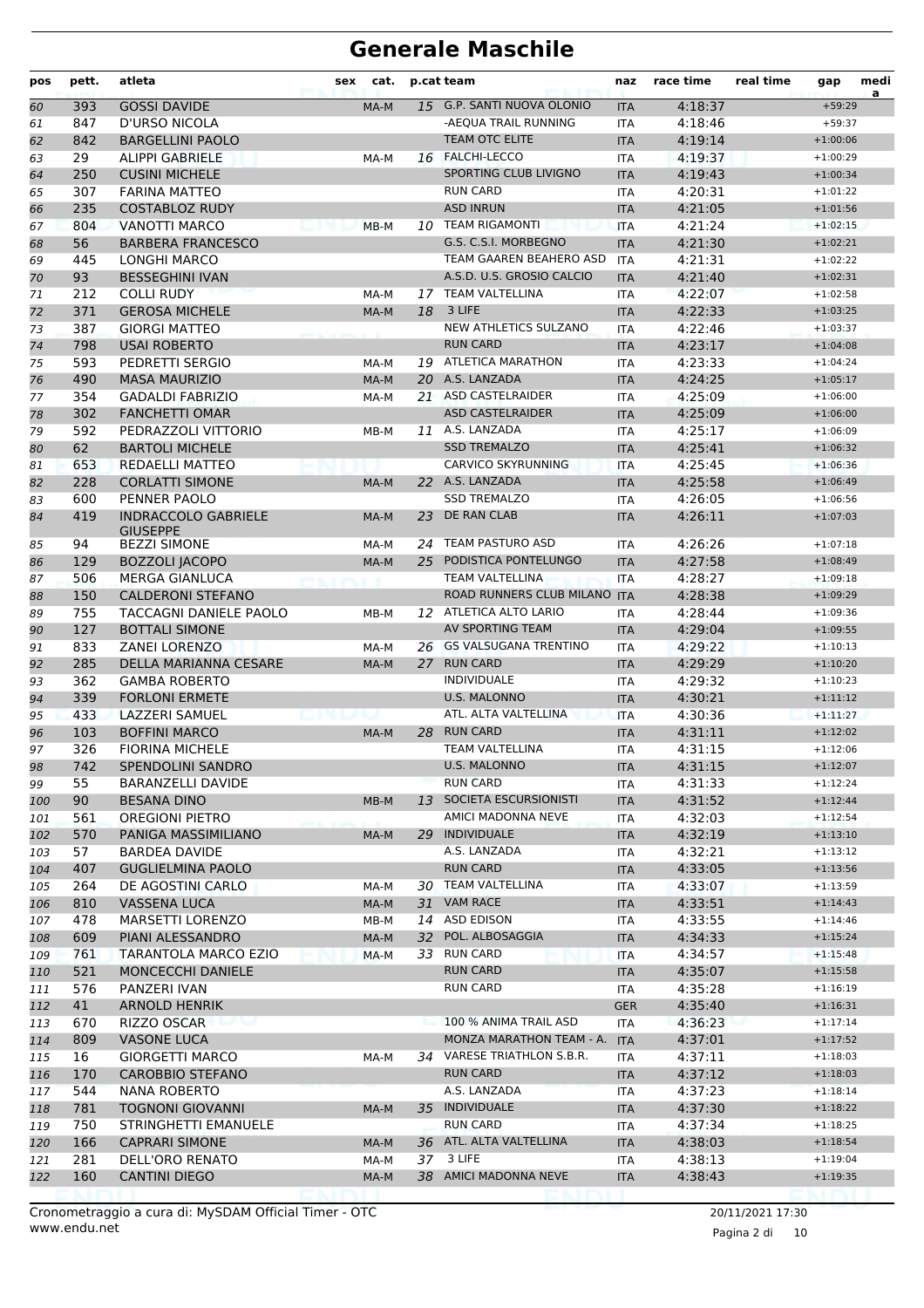| pos        | pett.     | atleta                                            | sex | cat.   |    | p.cat team                              | naz                      | race time          | real time | gap                      | medi<br>a |
|------------|-----------|---------------------------------------------------|-----|--------|----|-----------------------------------------|--------------------------|--------------------|-----------|--------------------------|-----------|
| 123        | 523       | <b>MONTI FLORIANO</b>                             |     | MA-M   |    | 39 A.S.D. AUTOCOGLIATI                  | <b>ITA</b>               | 4:38:47            |           | $+1:19:38$               |           |
| 124        | 791       | TRINCA GAROTIN SIMONE                             |     | MA-M   |    | 40 RUN CARD                             | <b>ITA</b>               | 4:40:01            |           | $+1:20:53$               |           |
| 125        | 81        | <b>BERGAMASCHI ANDREA</b>                         |     |        |    |                                         | <b>ITA</b>               | 4:40:15            |           | $+1:21:06$               |           |
| 126        | 771       | <b>TENNI MASSIMO</b>                              |     | MA-M   |    | 41 ASD CASTELRAIDER                     | <b>ITA</b>               | 4:40:22            |           | $+1:21:13$               |           |
| 127        | 263       | <b>DAZIO LUCA</b>                                 |     |        |    | <b>TEAM VALTELLINA</b>                  | <b>ITA</b>               | 4:40:50            |           | $+1:21:42$               |           |
| 128        | 507       | <b>MERLO FRANCESCO</b>                            |     |        |    |                                         | <b>ITA</b>               | 4:41:15            |           | $+1:22:06$               |           |
| 129        | 463       | <b>MANENTI MAURO</b>                              |     | MA-M   | 42 | G.S. C.S.I. MORBEGNO                    | <b>ITA</b>               | 4:41:37            |           | $+1:22:29$               |           |
| 130        | 597       | PEDROLINI MARCO                                   |     | $MB-M$ |    | 15 POL. ALBOSAGGIA                      | <b>ITA</b>               | 4:42:02            |           | $+1:22:53$               |           |
| 131        | 772       | <b>TENNI RENATO ZENO</b>                          |     | $MB-M$ |    | 16 ASD CASTELRAIDER                     | <b>ITA</b>               | 4:42:18            |           | $+1:23:10$               |           |
| 132        | 254       | <b>D'ALBERTO EMANUEL</b>                          |     |        |    |                                         | <b>ITA</b>               | 4:42:21            |           | $+1:23:12$               |           |
| 133        | 206       | <b>CIMAROLLI MARCO</b>                            |     |        |    | <b>U.S. MALONNO</b>                     | <b>ITA</b>               | 4:42:23            |           | $+1:23:14$               |           |
| 134        | 291       | DI BEO MATTIA                                     |     |        |    | ATL. FRANCIACORTA                       | <b>ITA</b>               | 4:42:26            |           | $+1:23:17$               |           |
| 135        | 202       | <b>CIABATTONI VINCENZO</b>                        |     | $MB-M$ | 17 | A.S.D.ARIES COMO ATHLETIC               | <b>ITA</b>               | 4:42:39            |           | $+1:23:30$               |           |
| 136        | 667       | <b>RIZZI FAUSTO</b>                               |     | MA-M   | 43 | PREMANA                                 | <b>ITA</b>               | 4:43:01            |           | $+1:23:52$               |           |
| 137        | 502       | <b>MELESI MARCO GIUSEPPE</b>                      |     | MA-M   |    | 44 VAM RACE                             | <b>ITA</b>               | 4:43:07            |           | $+1:23:58$               |           |
| 138        | 278       | <b>DELFA SIMONE</b>                               |     |        |    | <b>RUN CARD</b>                         | ITA                      | 4:43:11            |           | $+1:24:02$               |           |
| 139        | 372       | <b>GHEORGHE STEFAN</b>                            |     |        |    | <b>INDIVIDUALE</b>                      | <b>ROM</b>               | 4:43:35            |           | $+1:24:26$               |           |
| 140        | 519       | <b>MOIZI ROBERTO</b>                              |     | MB-M   |    | 18 A.S. LANZADA                         | <b>ITA</b>               | 4:43:36            |           | $+1:24:27$               |           |
| 141        | 610       | PICCENI IVAN                                      |     | MA-M   |    | 45 A.S. LANZADA                         | <b>ITA</b>               | 4:43:36            |           | $+1:24:28$               |           |
| 142        | 618       | PIVONKA DENIS                                     |     |        |    |                                         | <b>CZE</b>               | 4:43:41            |           | $+1:24:32$               |           |
| 143        | 837       | <b>ZBIHLEI LUKAS</b>                              |     |        |    |                                         | <b>CZE</b>               | 4:43:50            |           | $+1:24:42$               |           |
| 144        | 386       | <b>GIORDANO IVAN</b>                              |     |        |    | <b>INDIVIDUALE</b>                      | <b>ITA</b>               | 4:43:54            |           | $+1:24:45$               |           |
| 145        | 266       | DE CARLO GIULIO                                   |     |        |    |                                         | <b>ITA</b>               | 4:43:54            |           | $+1:24:45$               |           |
| 146        | 324       | <b>FILIPPI FRANCESCO</b>                          |     |        |    | <b>ASD TEAM MARGUAREIS</b>              | <b>ITA</b>               | 4:44:07            |           | $+1:24:59$               |           |
| 147        | 209       | <b>CLERICI LORENZO</b>                            |     |        |    | RUNAWAY MILANO A.S.D.                   | <b>ITA</b>               | 4:44:17            |           | $+1:25:08$               |           |
| 148        | 747       | SPINI OSVALDO                                     |     | MA-M   |    | 46 TEAM VALTELLINA                      | <b>ITA</b>               | 4:44:28            |           | $+1:25:19$               |           |
| 149        | 38        | <b>ARMAN MICHELE</b>                              |     | MA-M   | 47 | <b>RUN CARD</b>                         | <b>ITA</b>               | 4:45:09            |           | $+1:26:00$               |           |
| 150        | 687       | <b>RUBINI DANIEL</b>                              |     |        |    | POL. PAGNONA                            | ITA                      | 4:46:02            |           | $+1:26:54$               |           |
| 151        | 752       | <b>STUCCHI LEONARDO</b>                           |     |        |    | <b>RUN CARD</b><br>ATL. ALTA VALTELLINA | <b>ITA</b>               | 4:46:20            |           | $+1:27:11$               |           |
| 152        | 628       | PORTOVENERO ANDREA                                |     |        |    | <b>TEAM VALTELLINA</b>                  | <b>ITA</b>               | 4:46:26            |           | $+1:27:18$               |           |
| 153        | 89<br>225 | <b>BERTOLINI SANDRO</b><br><b>CONTARDI ANDREA</b> |     | MA-M   | 48 | ATL. TREVIGLIO                          | <b>ITA</b>               | 4:46:33<br>4:46:42 |           | $+1:27:24$<br>$+1:27:34$ |           |
| 154        | 636       | PRIANO STEFANO                                    |     |        |    | DE RAN CLAB                             | <b>ITA</b><br><b>ITA</b> | 4:46:56            |           | $+1:27:47$               |           |
| 155<br>156 | 35        | <b>ANGELI MICHELE</b>                             |     | MA-M   |    | 49 U.S. MALONNO                         | <b>ITA</b>               | 4:47:13            |           | $+1:28:04$               |           |
| 157        | 413       | <b>HOUBEN DAVE</b>                                |     |        |    | <b>LIMBURG WINE TRAILS</b>              | <b>NED</b>               | 4:47:26            |           | $+1:28:17$               |           |
| 158        | 310       | <b>FAUSTINI SIMONE</b>                            |     |        |    |                                         | <b>ITA</b>               | 4:47:37            |           | $+1:28:28$               |           |
| 159        | 312       | <b>FAZIO LUCA</b>                                 |     |        |    | TEAM GAAREN BEAHERO ASD                 | <b>ITA</b>               | 4:47:56            |           | $+1:28:47$               |           |
| 160        | 284       | DELLA MADDALENA                                   |     | MB-M   | 19 | PT SKYRUNNING                           | <b>ITA</b>               | 4:48:02            |           | $+1:28:54$               |           |
|            |           | <b>GIORGIO MARIO</b>                              |     |        |    |                                         |                          |                    |           |                          |           |
| 161        | 535       | MOSCHINI GIANLUCA                                 |     |        |    | <b>RUN CARD</b>                         | ITA                      | 4:48:18            |           | $+1:29:09$               |           |
| 162        | 246       | <b>CURIONI MARCO</b>                              |     | MB-M   |    | 20 ASD CASTELRAIDER                     | ITA                      | 4:48:19            |           | $+1:29:11$               |           |
| 163        | 669       | <b>RIZZI MATTEO</b>                               |     |        |    | <b>ASD SCARPE BIANCHE</b>               | <b>ITA</b>               | 4:48:31            |           | $+1:29:23$               |           |
| 164        | 344       | FRANCHETTI ROBERTO                                |     | MC-M   | 1  | POL. ALBOSAGGIA                         | <b>ITA</b>               | 4:49:16            |           | $+1:30:07$               |           |
| 165        | 327       | <b>FIORONI MASSIMO</b>                            |     | MB-M   | 21 | <b>RUN CARD</b>                         | <b>ITA</b>               | 4:49:22            |           | $+1:30:13$               |           |
| 166        | 734       | SIUDA RADIM                                       |     |        |    |                                         | <b>CZE</b>               | 4:49:42            |           | $+1:30:33$               |           |
| 167        | 789       | <b>TRANQUILLINI ENRICO</b>                        |     |        |    | <b>RUN CARD</b>                         | <b>ITA</b>               | 4:49:51            |           | $+1:30:42$               |           |
| 168        | 581       | PAPINI DAVIDE                                     |     |        |    | PT SKYRUNNING                           | <b>ITA</b>               | 4:50:40            |           | $+1:31:31$               |           |
| 169        | 260       | DAMENO ANDREA                                     |     |        |    | <b>RUN CARD</b>                         | <b>ITA</b>               | 4:51:06            |           | $+1:31:57$               |           |
| 170        | 274       | DEI CAS ENRICO                                    |     | MB-M   |    | 22 G.S. VALGEROLA CIAPPARELLI           | <b>ITA</b>               | 4:52:16            |           | $+1:33:08$               |           |
| 171        | 832       | <b>ZANCHI LUCA</b>                                |     |        |    | TEAM GAAREN BEAHERO ASD                 | <b>ITA</b>               | 4:52:38            |           | $+1:33:29$               |           |
| 172        | 422       | <b>IOBIZZI RICCARDO</b>                           |     | MA-M   |    | 50 C.A. LIZZOLI                         | ITA                      | 4:52:46            |           | $+1:33:37$               |           |
| 173        | 320       | <b>FERRARO RICCARDO</b>                           |     |        |    | <b>ASD DOPPIAW</b>                      | <b>ITA</b>               | 4:52:58            |           | $+1:33:49$               |           |
| 174        | 238       | <b>CRAPELLI MANUEL</b>                            |     |        |    | 100 % ANIMA TRAIL ASD                   | ITA                      | 4:53:05            |           | $+1:33:57$               |           |
| 175        | 555       | <b>LORENZO</b><br><b>NEGRINI MIRCO</b>            |     | MA-M   | 51 |                                         | <b>ITA</b>               | 4:53:13            |           | $+1:34:05$               |           |
| 176        | 797       | <b>URSI FABIO</b>                                 |     |        |    | ASD ATLETICA PIDAGGIA 1528 ITA          |                          | 4:53:16            |           | $+1:34:08$               |           |
| 177        | 358       | <b>GALLI ANDREA</b>                               |     |        |    | <b>ASD DOPPIAW</b>                      | <b>ITA</b>               | 4:53:22            |           | $+1:34:13$               |           |
| 178        | 762       | <b>TARCA FABIO</b>                                |     | MA-M   | 52 | <b>RUN CARD</b>                         | ITA                      | 4:53:49            |           | $+1:34:40$               |           |
| 179        | 145       | <b>BUZZETTI CLAUDIO</b>                           |     | MA-M   |    | 53 TEAM VALTELLINA                      | <b>ITA</b>               | 4:53:49            |           | $+1:34:40$               |           |
| 180        | 596       | PEDROLI PAOLO                                     |     |        |    | ASD CASTELRAIDER                        | ITA                      | 4:54:06            |           | $+1:34:57$               |           |
| 181        | 162       | <b>CANVI MATTEO</b>                               |     |        |    | <b>RUN CARD</b>                         | <b>ITA</b>               | 4:54:06            |           | $+1:34:57$               |           |
| 182        | 469       | <b>MARCHESI FABIO</b>                             |     | MA-M   |    | 54 TEAM VALTELLINA                      | ITA                      | 4:54:43            |           | $+1:35:35$               |           |
| 183        | 492       | <b>MAURI DIEGO</b>                                |     | MA-M   | 55 | POL. TEAM BRIANZA LISSONE               | <b>ITA</b>               | 4:54:48            |           | $+1:35:39$               |           |
| 184        | 456       | MACIAG GRZEGORZ                                   |     | MA-M   | 56 |                                         | POL                      | 4:55:12            |           | $+1:36:04$               |           |
| 185        | 728       | <b>SIGNORI ROBERTO</b>                            |     | MA-M   |    | 57 TEAM GAAREN BEAHERO ASD ITA          |                          | 4:55:32            |           | $+1:36:24$               |           |
|            |           |                                                   |     |        |    |                                         |                          |                    |           |                          |           |

www.endu.net Cronometraggio a cura di: MySDAM Official Timer - OTC 20/11/2021 17:30

Pagina 3 di 10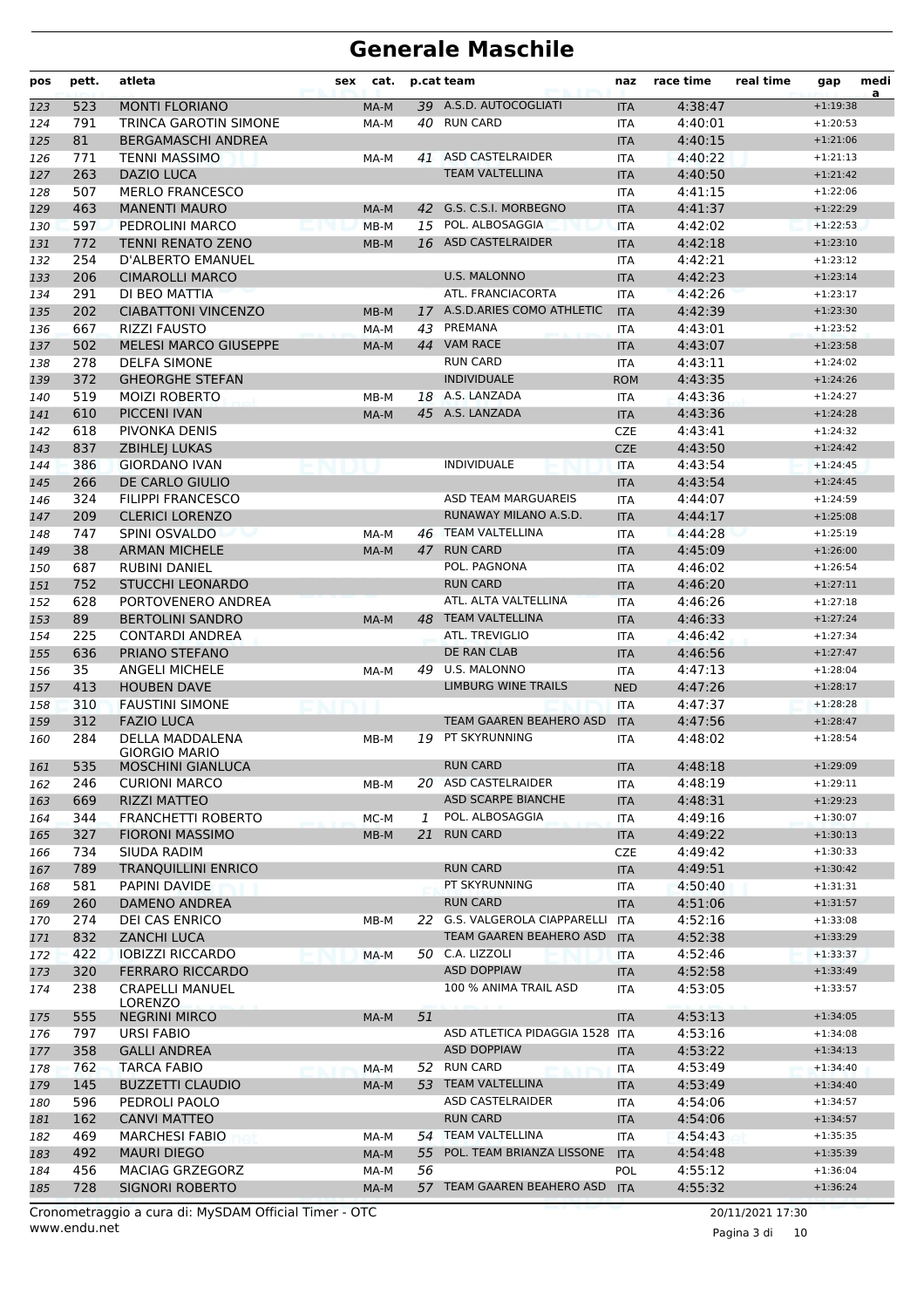| pos        | pett.      | atleta                                              | sex | cat.         |          | p.cat team                         | naz                      | race time          | real time | gap                      | medi<br>a |
|------------|------------|-----------------------------------------------------|-----|--------------|----------|------------------------------------|--------------------------|--------------------|-----------|--------------------------|-----------|
| 186        | 641        | RADAVELLI PIER LUIGI                                |     | MA-M         | 58       | PODISTI DUE CASTELLI ASD           | <b>ITA</b>               | 4:55:57            |           | $+1:36:48$               |           |
| 187        | 332        | <b>FOLINI ALBERTO</b>                               |     | 23<br>$MB-M$ |          | <b>RUN CARD</b>                    | <b>ITA</b>               | 4:56:42            |           | $+1:37:33$               |           |
| 188        | 259        | <b>DAMBROSIO MARIO</b>                              |     | MB-M         |          | 24 ATL. GAVIRATE                   | <b>ITA</b>               | 4:56:46            |           | $+1:37:38$               |           |
| 189        | 293        | DI PIERDOMENICO ALESSIO<br><b>DANIELE</b>           |     |              |          | <b>RUN CARD</b>                    | <b>ITA</b>               | 4:56:49            |           | $+1:37:40$               |           |
| 190        | 828        | <b>VIVIANI STEFANO</b>                              |     | 59<br>MA-M   |          | POL. ALBOSAGGIA                    | <b>ITA</b>               | 4:57:09            |           | $+1:38:00$               |           |
| 191        | 410        | <b>GUSMEROLI MATTEO</b>                             |     | MA-M         | 60       | ATLETICA ALTO LARIO                | <b>ITA</b>               | 4:57:16            |           | $+1:38:07$               |           |
| 192        | 395        | <b>GRAMENDOLA ANTONIO</b><br><b>ALESSANDRO</b>      |     |              |          | AZZURRA GARBAGNATE M.SE            | <b>ITA</b>               | 4:57:29            |           | $+1:38:20$               |           |
| 193        | 236        | <b>COSTANTINO GIOVANNI</b>                          |     |              |          | A.S.D. S.S. LIMONESE               | <b>ITA</b>               | 4:58:32            |           | $+1:39:23$               |           |
| 194        | 744        | <b>SPEZIALE DANIELE</b>                             |     | MA-M         | 61       | <b>RUN CARD</b>                    | <b>ITA</b>               | 4:58:44            |           | $+1:39:36$               |           |
| 195        | 709        | <b>SCARAFONI JACOPO</b>                             |     |              |          | <b>TEAM VALTELLINA</b>             | <b>ITA</b>               | 4:58:53            |           | $+1:39:44$               |           |
| 196        | 725        | <b>SENSOLI FILIPPO</b>                              |     | $MB-M$       | 25       | SPORTING CLUB LIVIGNO              | <b>ITA</b>               | 4:58:55            |           | $+1:39:46$               |           |
| 197        | 242        | <b>CROSTA ALAN</b>                                  |     |              |          | ASD ATLETICA PIDAGGIA 1528         | <b>ITA</b>               | 4:58:57            |           | $+1:39:48$               |           |
| 198        | 662        | <b>RISATTI DANTE</b>                                |     | MA-M         |          | 62 A.S.D. S.S. LIMONESE            | <b>ITA</b>               | 4:58:57            |           | $+1:39:48$               |           |
| 199        | 505        | MENESATTI ANTONIO                                   |     | MB-M         | 26.      | <b>RUN CARD</b>                    | <b>ITA</b>               | 4:59:36            |           | $+1:40:27$               |           |
| 200        | 827        | VIVIANI MATTIA                                      |     | MA-M         | 63       | <b>TEAM VALTELLINA</b>             | <b>ITA</b>               | 4:59:39            |           | $+1:40:31$               |           |
| 201        | 624        | POMONI DIEGO                                        |     |              |          | PREMANA                            | <b>ITA</b>               | 4:59:42            |           | $+1:40:33$               |           |
| 202        | 144        | <b>BUTTI CHRISTIAN</b>                              |     | MA-M         | 64       | <b>RUN CARD</b>                    | <b>ITA</b>               | 4:59:44            |           | $+1:40:35$               |           |
| 203        | 72         | <b>BELLI LEONARDO</b>                               |     |              |          | <b>RUN CARD</b>                    | <b>ITA</b>               | 4:59:44            |           | $+1:40:35$               |           |
| 204        | 346        | <b>FRANZINI DAVIDE</b>                              |     |              |          | A.S.D. U.S. GROSIO CALCIO          | <b>ITA</b>               | 5:00:28            |           | $+1:41:20$               |           |
| 205        | 527        | <b>MORCELLI STEFANO</b>                             |     |              |          | <b>INDIVIDUALE</b>                 | <b>ITA</b>               | 5:00:47            |           | $+1:41:38$               |           |
| 206        | 107        | <b>BOIANI STEFANO</b>                               |     | MA-M         | 65       | <b>RUN CARD</b><br><b>RUN CARD</b> | <b>ITA</b>               | 5:00:49            |           | $+1:41:40$               |           |
| 207        | 295<br>729 | DONATO DAVIDE<br><b>SILVA MARIO</b>                 |     |              |          | TEAM GAAREN BEAHERO ASD            | <b>ITA</b>               | 5:00:49            |           | $+1:41:40$               |           |
| 208        |            |                                                     |     | MA-M         | 66       | <b>TEAM VALTELLINA</b>             | <b>ITA</b>               | 5:00:52            |           | $+1:41:43$<br>$+1:41:49$ |           |
| 209        | 345<br>123 | <b>FRANZI DOMENICO</b><br><b>BORINELLI LEONARDO</b> |     | MA-M<br>MA-M | 67<br>68 | <b>RUN CARD</b>                    | <b>ITA</b><br><b>ITA</b> | 5:00:57<br>5:01:30 |           | $+1:42:22$               |           |
| 210        | 465        | MANGANINI MASSIMILIANO                              |     |              |          | DE RAN CLAB                        |                          | 5:01:39            |           | $+1:42:30$               |           |
| 211<br>212 | 602        | PEREGO MAURIZIO                                     |     | MB-M         | 27       | <b>ALTITUDE RACE</b>               | <b>ITA</b><br><b>ITA</b> | 5:01:39            |           | $+1:42:30$               |           |
| 213        | 546        | NATALI LUCA                                         |     | MA-M         | 69       | POL. VILLESE                       | <b>ITA</b>               | 5:01:42            |           | $+1:42:33$               |           |
| 214        | 20         | <b>ABONDIO GIAN CARLO</b>                           |     | MA-M         |          | 70 U.S. MALONNO                    | <b>ITA</b>               | 5:01:43            |           | $+1:42:35$               |           |
| 215        | 125        | <b>BOSCACCI ANDREA</b>                              |     | MB-M         | 28       | <b>VETRERIA FANONI SONDRIO</b>     | <b>ITA</b>               | 5:01:47            |           | $+1:42:38$               |           |
| 216        | 622        | <b>PLOZZA DAVIDE</b>                                |     | MA-M         | 71       | <b>ASD CASTELRAIDER</b>            | <b>ITA</b>               | 5:01:58            |           | $+1:42:49$               |           |
| 217        | 28         | <b>ALEGI ORESTE</b>                                 |     | MA-M         |          | 72 VAM RACE                        | <b>ITA</b>               | 5:02:24            |           | $+1:43:15$               |           |
| 218        | 841        | <b>CANZIANI DANIELE</b>                             |     |              |          | TEAM OTC ELITE                     | <b>ITA</b>               | 5:02:28            |           | $+1:43:19$               |           |
| 219        | 658        | RICETTI ANDREA                                      |     |              |          | POL. ALBOSAGGIA                    | <b>ITA</b>               | 5:02:52            |           | $+1:43:43$               |           |
| 220        | 71         | <b>BELLATI MARCO</b>                                |     | MA-M         | 73       | PREMANA                            | <b>ITA</b>               | 5:03:26            |           | $+1:44:17$               |           |
| 221        | 435        | LENATTI MAURO                                       |     |              |          | SPORTING CLUB LIVIGNO              | <b>ITA</b>               | 5:03:45            |           | $+1:44:36$               |           |
| 222        | 583        | PAROLO DARIO                                        |     | MA-M         | 74       | <b>RUN CARD</b>                    | <b>ITA</b>               | 5:03:55            |           | $+1:44:46$               |           |
| 223        | 403        | <b>GUBLER GABRIELE</b>                              |     | MA-M         | 75       | <b>INDIVIDUALE</b>                 | SUI                      | 5:03:58            |           | $+1:44:49$               |           |
| 224        | 309        | <b>FASOLINO SIMONE</b>                              |     | MA-M         |          | 76 TEAM RESINA VALTELLINA A.S. ITA |                          | 5:04:06            |           | $+1:44:57$               |           |
| 225        | 730        | SILVA VITTORIO                                      |     |              |          | ATL. FRANCIACORTA                  | ITA                      | 5:04:15            |           | $+1:45:06$               |           |
| 226        | 426        | <b>LAGROUNI ABDENBI</b>                             |     | $MB-M$       |          | 29 U.S. BORMIESE ATL.              | <b>ITA</b>               | 5:05:26            |           | $+1:46:17$               |           |
| 227        | 333        | <b>FOLINI ETTORE</b>                                |     | MA-M         |          | 77 RUN CARD                        | ITA                      | 5:05:29            |           | $+1:46:20$               |           |
| 228        | 84         | <b>BERRA GIACOMO</b>                                |     | $MB-M$       |          | 30 A.S. LANZADA                    | <b>ITA</b>               | 5:05:29            |           | $+1:46:20$               |           |
| 229        | 652        | REDAELLI MANUELE                                    |     | MA-M         |          | 78 O.S.A. ORG.SPORTIVA             | <b>ITA</b>               | 5:05:50            |           | $+1:46:41$               |           |
| 230        | 759        | <b>TALONI ALESSANDRO</b>                            |     |              |          | <b>ASD CASTELRAIDER</b>            | <b>ITA</b>               | 5:05:51            |           | $+1:46:42$               |           |
| 231        | 216        | <b>COLOMBO FERRUCCIO</b>                            |     | MA-M         |          | 79 SKY LARIO RUNNERS ASD           | ITA                      | 5:06:08            |           | $+1:47:00$               |           |
| 232        | 484        | MARTINO ANDREA RENATO                               |     | MA-M         |          | 80 RUN CARD                        | <b>ITA</b>               | 5:06:16            |           | $+1:47:07$               |           |
| 233        | 390        | <b>GIUDICI FRANCESCO</b>                            |     |              |          | <b>RUN CARD</b>                    | ITA                      | 5:06:34            |           | $+1:47:26$               |           |
| 234        | 788        | <b>TRABUCCHI DIEGO LUIGI</b><br><b>LEONELLO</b>     |     | MA-M         | 81       | SPIRITO TRAIL ASD                  | <b>ITA</b>               | 5:07:08            |           | $+1:48:00$               |           |
| 235        | 715        | <b>SCHIAVETTI MARCO</b>                             |     | MA-M         |          | 82 TEAM PASTURO ASD                | ITA                      | 5:07:41            |           | $+1:48:32$               |           |
| 236        | 80         | <b>BERERA MASSIMO</b>                               |     | MA-M         |          | 83 CARVICO SKYRUNNING              | <b>ITA</b>               | 5:07:49            |           | $+1:48:41$               |           |
| 237        | 151        | CALIGARI ANDREA                                     |     | MA-M         |          | 84 A.S.D. U.S. GROSIO CALCIO       | ITA                      | 5:07:51            |           | $+1:48:43$               |           |
| 238        | 114        | <b>BONETTA GIAN LUCA</b>                            |     | MA-M         |          | 85 RUNNING PREALPINO ASD           | <b>ITA</b>               | 5:08:08            |           | $+1:48:59$               |           |
| 239        | 161        | <b>CANTONI MANUEL VALENTE</b>                       |     |              |          | ATL. ALTA VALTELLINA               | ITA                      | 5:08:15            |           | $+1:49:06$               |           |
| 240        | 402        | <b>GUARNERI EZIO</b>                                |     |              |          | I LUPI LUMEZZANE                   | <b>ITA</b>               | 5:08:24            |           | $+1:49:15$               |           |
| 241        | 675        | ROMERI MATTIA                                       |     |              |          | TEAM VALTELLINA<br>TRI PEAK        | ITA                      | 5:09:04            |           | $+1:49:55$<br>$+1:49:59$ |           |
| 242        | 169<br>473 | <b>CARMINATI PAOLO</b><br>MARIOTTI SEVERINO         |     | MA-M         | 86<br>2  | U.S. MALONNO                       | <b>ITA</b><br><b>ITA</b> | 5:09:08<br>5:09:13 |           | $+1:50:04$               |           |
| 243<br>244 | 775        | <b>TERESI GIUSEPPE</b>                              |     | MC-M<br>MA-M |          | 87 RUN CARD                        | <b>ITA</b>               | 5:09:16            |           | $+1:50:07$               |           |
| 245        | 21         | ACQUISTAPACE ALFREDO                                |     | MB-M         |          | 31 A.S.D. AUTOCOGLIATI             | <b>ITA</b>               | 5:09:38            |           | $+1:50:30$               |           |
| 246        | 106        | <b>BOIANI GIOVANNI</b>                              |     |              |          | <b>RUN CARD</b>                    | <b>ITA</b>               | 5:09:44            |           | $+1:50:35$               |           |
| 247        | 727        | SERRATORE VINCENZO                                  |     | MA-M         |          | 88 A.S.D. MARATHON CLUB            | ITA                      | 5:10:06            |           | $+1:50:57$               |           |
|            |            |                                                     |     |              |          |                                    |                          |                    |           |                          |           |

Pagina 4 di 10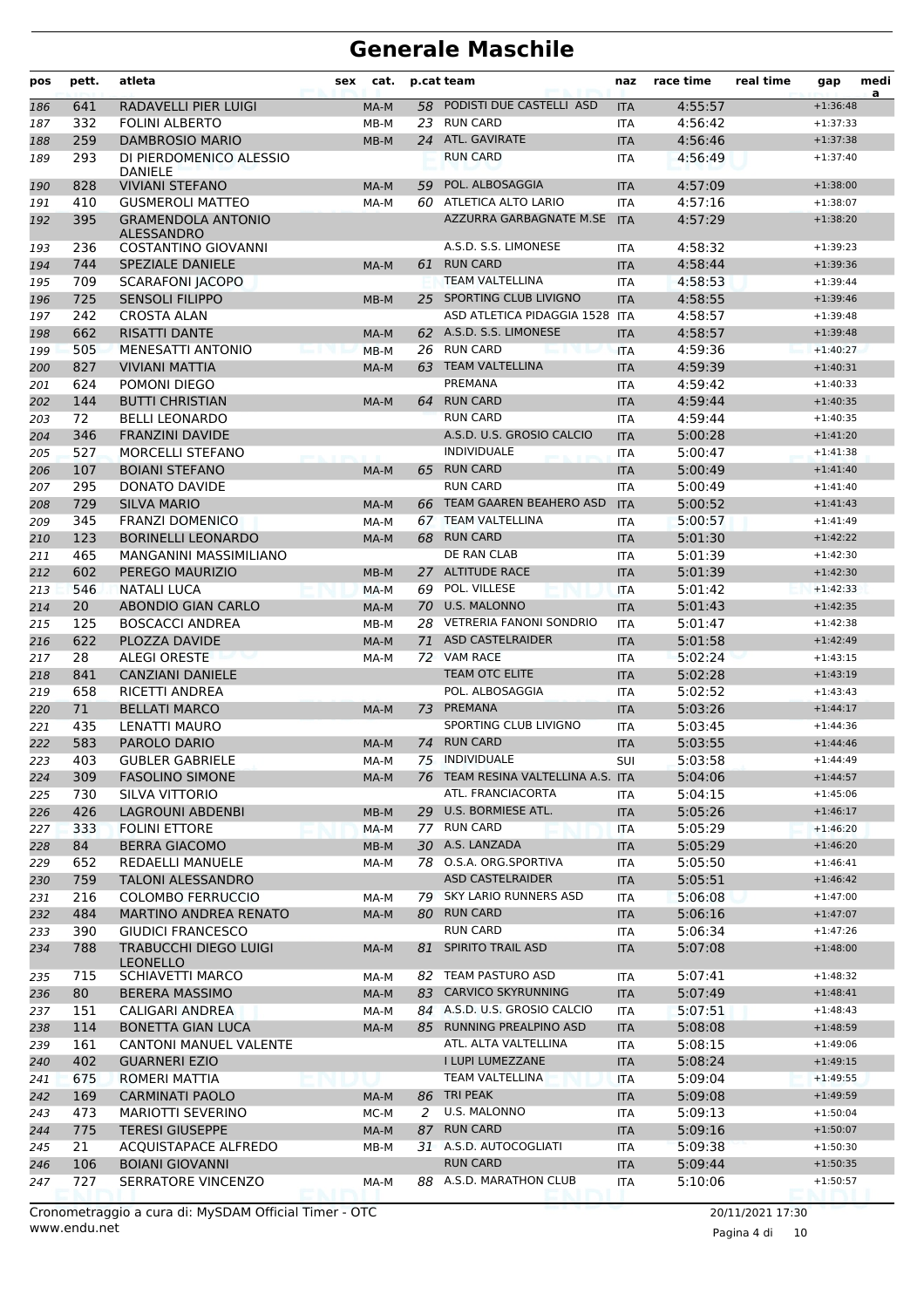| pos | pett. | atleta                                                | sex    | cat.   |    | p.cat team                        | naz        | race time | real time        | gap        | medi<br>a |
|-----|-------|-------------------------------------------------------|--------|--------|----|-----------------------------------|------------|-----------|------------------|------------|-----------|
| 248 | 247   | <b>CURTI ELVIS</b>                                    |        |        |    | ASD ATLETICA PIDAGGIA 1528        | <b>ITA</b> | 5:10:07   |                  | $+1:50:58$ |           |
| 249 | 766   | <b>TAVASCI LUCA</b>                                   |        |        |    | <b>TEAM VALTELLINA</b>            | <b>ITA</b> | 5:10:15   |                  | $+1:51:07$ |           |
| 250 | 412   | <b>HONZÍK ANTONÍN</b>                                 |        |        |    | <b>INDIVIDUALE</b>                | <b>CZE</b> | 5:10:26   |                  | $+1:51:17$ |           |
| 251 | 595   | PEDROLI MIRKO                                         |        | MA-M   | 89 | <b>RUN CARD</b>                   | <b>ITA</b> | 5:10:36   |                  | $+1:51:27$ |           |
| 252 | 429   | <b>LANZINI ALESSANDRO</b>                             |        | MA-M   | 90 | A.S. LANZADA                      | <b>ITA</b> | 5:10:44   |                  | $+1:51:36$ |           |
| 253 | 416   | <b>IMPER SIMON</b>                                    |        | MB-M   | 32 |                                   | SUI        | 5:10:46   |                  | $+1:51:37$ |           |
| 254 | 134   | <b>BREMBILLA FRANCESCO</b>                            |        | MA-M   | 91 | <b>RUN CARD</b>                   | <b>ITA</b> | 5:11:20   |                  | $+1:52:11$ |           |
| 255 | 198   | <b>CHIAPPINI LUCA</b>                                 |        |        |    | <b>RUN CARD</b>                   | <b>ITA</b> | 5:11:45   |                  | $+1:52:36$ |           |
| 256 | 601   | PEREGO MATTIA                                         |        |        |    |                                   | <b>ITA</b> | 5:11:45   |                  | $+1:52:37$ |           |
| 257 | 732   | SINGENBERGER MARTINO                                  |        |        |    | <b>BRADIPI DEL GAZZIROLA</b>      | SUI        | 5:12:03   |                  | $+1:52:55$ |           |
| 258 | 131   | <b>BRALLA SAMUEL</b>                                  |        | MA-M   | 92 | <b>BRADIPI DEL GAZZIROLA</b>      | SUI        | 5:12:04   |                  | $+1:52:55$ |           |
| 259 | 367   | <b>GELISIO ALESSANDRO</b>                             |        | MA-M   | 93 | <b>GIRO DELLE MURA CITTA</b>      | <b>ITA</b> | 5:12:08   |                  | $+1:53:00$ |           |
| 260 | 360   | <b>GALLIZIA MICHELE</b>                               |        | MB-M   | 33 | <b>RUN CARD</b>                   | <b>ITA</b> | 5:12:20   |                  | $+1:53:11$ |           |
| 261 | 640   | PUPO ROBERTO BRUNO                                    |        |        |    | <b>ASD CASTELRAIDER</b>           | ITA        | 5:12:41   |                  | $+1:53:32$ |           |
| 262 | 53    | <b>BARACHETTI ROBERTO</b>                             |        | MA-M   | 94 | <b>ATLETICA MARATHON</b>          | <b>ITA</b> | 5:12:49   |                  | $+1:53:40$ |           |
| 263 | 337   | FONTANA JACOPO                                        |        |        |    |                                   | SUI        | 5:13:08   |                  | $+1:53:59$ |           |
| 264 | 349   | <b>FRESTA ROBERTO</b>                                 |        | MA-M   | 95 | <b>INDIVIDUALE</b>                | SUI        | 5:13:08   |                  | $+1:54:00$ |           |
| 265 | 121   | <b>BONOMELLI DAVIDE</b>                               |        |        |    | <b>URBAN RUNNERS</b>              | <b>ITA</b> | 5:13:13   |                  | $+1:54:04$ |           |
| 266 | 314   | <b>FEA DENIS</b>                                      |        |        |    | <b>RUN CARD</b>                   | <b>ITA</b> | 5:13:20   |                  | $+1:54:11$ |           |
| 267 | 575   | PANZERI ALBERTO                                       |        | MC-M   | 3  | ASD AVIS OGGIONO                  | <b>ITA</b> | 5:13:49   |                  | $+1:54:40$ |           |
| 268 | 712   | <b>SCENINI KRISTIAN</b>                               |        | MA-M   |    | 96 POL. ALBOSAGGIA                | <b>ITA</b> | 5:14:32   |                  | $+1:55:23$ |           |
| 269 | 683   | <b>ROTA DIEGO</b>                                     |        |        |    | <b>CARVICO SKYRUNNING</b>         | <b>ITA</b> | 5:14:47   |                  | $+1:55:38$ |           |
| 270 | 691   | <b>SALA GERARDO</b>                                   |        | MB-M   | 34 | <b>CUS PRO PATRIA MILANO</b>      | <b>ITA</b> | 5:14:48   |                  | $+1:55:39$ |           |
| 271 | 479   | <b>MARTELLI ROBERTO</b>                               |        | $MB-M$ | 35 | <b>RUN CARD</b>                   | <b>ITA</b> | 5:14:54   |                  | $+1:55:45$ |           |
| 272 | 745   | <b>SPINI GABRIELE</b>                                 |        | MB-M   | 36 | <b>RUN CARD</b>                   | <b>ITA</b> | 5:15:13   |                  | $+1:56:04$ |           |
| 273 | 689   | <b>RUFFONI UGO</b><br>مساوي                           |        | MA-M   |    | 97 G.S. VALGEROLA CIAPPARELLI     | <b>ITA</b> | 5:15:34   |                  | $+1:56:26$ |           |
| 274 | 177   | <b>CASCIELLO ROBERTO</b>                              |        | $MB-M$ |    | 37 RUNNING TWEET TEAM             | <b>ITA</b> | 5:15:39   |                  | $+1:56:30$ |           |
| 275 | 297   | <b>DUCA PAOLO</b>                                     |        | $MB-M$ |    | 38 A.S. LANZADA                   | <b>ITA</b> | 5:16:09   |                  | $+1:57:00$ |           |
| 276 | 520   | <b>MOLTONI NICOLA</b>                                 |        | MA-M   | 98 | PT SKYRUNNING                     | <b>ITA</b> | 5:16:19   |                  | $+1:57:11$ |           |
| 277 | 541   | <b>MUFFATTI RICCARDO</b>                              |        | MA-M   | 99 | NAVIGLIO RUNNING TEAM ASD         | <b>ITA</b> | 5:16:23   |                  | $+1:57:14$ |           |
| 278 | 586   | PASTORI PIER LUIGI                                    |        | MA-M   |    | 100 PT SKYRUNNING                 | <b>ITA</b> | 5:16:28   |                  | $+1:57:19$ |           |
| 279 | 590   | PEDRANA ENRICO                                        |        |        |    | <b>RUNNERS BERGAMO</b>            | ITA        | 5:16:40   |                  | $+1:57:32$ |           |
| 280 | 172   | <b>CARUGO GIORDANO</b>                                |        | $MB-M$ |    | 39 2002 MARATHON CLUB             | <b>ITA</b> | 5:16:54   |                  | $+1:57:46$ |           |
| 281 | 404   | <b>GUELLA CLAUDIO</b><br><b>FERNANDO</b>              |        | MA-M   |    | 101 CINGHIALI MANNARI             | <b>ITA</b> | 5:16:56   |                  | $+1:57:48$ |           |
| 282 | 676   | <b>ROMERI TULLIO</b>                                  |        | $MB-M$ | 40 | <b>G.S. VALGEROLA CIAPPARELLI</b> | <b>ITA</b> | 5:16:58   |                  | $+1:57:49$ |           |
| 283 | 117   | <b>BONFANTI ANTONIO</b><br><b>MASSIMILIANO</b>        | IST VI | $MB-M$ | 41 | SOCIETA ESCURSIONISTI             | <b>ITA</b> | 5:16:59   |                  | $+1:57:50$ |           |
| 284 | 133   | <b>BRANDOLINI ANDREA</b>                              |        |        |    | <b>ASD INRUN</b>                  | <b>ITA</b> | 5:17:02   |                  | $+1:57:53$ |           |
| 285 | 626   | PONTERI MARCO ILARIO<br><b>CESARE</b>                 |        | MA-M   |    | 102 RUN CARD                      | <b>ITA</b> | 5:17:09   |                  | $+1:58:00$ |           |
| 286 | 244   | <b>CUNEAZ LAURENT</b>                                 |        | MA-M   |    | 103 POLISPORTIVA SANT'ORSO        | <b>ITA</b> | 5:17:11   |                  | $+1:58:03$ |           |
| 287 | 355   | <b>GAGNOR GIORGIO</b>                                 |        |        |    | <b>RUN CARD</b>                   | <b>LUX</b> | 5:17:14   |                  | $+1:58:05$ |           |
| 288 | 132   | <b>BRANCHI ANDREA</b>                                 |        |        |    | <b>RUN CARD</b>                   | <b>ITA</b> | 5:17:23   |                  | $+1:58:14$ |           |
| 289 | 396   | <b>GRANDI MAURO</b>                                   |        | MA-M   |    | 104 INDIVIDUALE                   | <b>ITA</b> | 5:17:29   |                  | $+1:58:20$ |           |
| 290 | 257   | DAL BELLO DAVIDE                                      |        |        |    | 100 % ANIMA TRAIL ASD             | <b>ITA</b> | 5:17:30   |                  | $+1:58:21$ |           |
| 291 | 579   | PANZERI MARIO LUCIANO                                 |        | MB-M   |    | 42 TEAM PASTURO ASD               | ITA        | 5:17:34   |                  | $+1:58:26$ |           |
| 292 | 765   | <b>TARZI GIANLUIGI</b>                                |        | $MB-M$ |    | 43 A.S.D.ARIES COMO ATHLETIC      | <b>ITA</b> | 5:17:42   |                  | $+1:58:34$ |           |
| 293 | 308   | <b>FASCENDINI GILBERTO</b>                            |        | MB-M   |    | 44 G.P. SANTI NUOVA OLONIO        | ITA        | 5:18:00   |                  | $+1:58:51$ |           |
| 294 | 458   | <b>MAGATTI GIACOMO</b>                                |        | MA-M   |    | 105 RUN CARD                      | <b>ITA</b> | 5:18:25   |                  | $+1:59:16$ |           |
| 295 | 562   | ORLANDI ALESSANDRO                                    |        | MB-M   |    | 45 INDIVIDUALE                    | <b>ITA</b> | 5:18:32   |                  | $+1:59:23$ |           |
| 296 | 255   | D'ASCHIERI MAURIZIO                                   |        | MC-M   |    | 4 A.S. LANZADA                    | <b>ITA</b> | 5:19:20   |                  | $+2:00:12$ |           |
| 297 | 637   | PROSERPIO ANDREA                                      |        |        |    | <b>RUN CARD</b>                   | <b>ITA</b> | 5:20:57   |                  | $+2:01:49$ |           |
| 298 | 486   | <b>MARTORELL SUAREZ</b><br><b>ALBERTO</b>             |        | $MC-M$ | 5  | MONZA MARATHON TEAM - A.          | <b>ESP</b> | 5:21:07   |                  | $+2:01:58$ |           |
| 299 | 74    | <b>BELVISO PIERO</b>                                  |        | MA-M   |    | 106 INDIVIDUALE                   | <b>ITA</b> | 5:21:31   |                  | $+2:02:22$ |           |
| 300 | 606   | PERLOTTI BRUNO                                        |        | $MB-M$ |    | 46 U.S. MALONNO                   | <b>ITA</b> | 5:22:03   |                  | $+2:02:54$ |           |
| 301 | 800   | <b>VALSECCHI CHRISTIAN</b>                            |        | MA-M   |    | 107 EVOLUTION SPORT TEAM          | <b>ITA</b> | 5:22:40   |                  | $+2:03:31$ |           |
| 302 | 113   | <b>BONESI SIMONE</b>                                  |        | $MB-M$ |    | 47 PT SKYRUNNING                  | <b>ITA</b> | 5:22:41   |                  | $+2:03:32$ |           |
| 303 | 61    | <b>BAROCCI MATTIA</b>                                 |        |        |    | ATLETIC TEAM TAVERNA ASD          | <b>ITA</b> | 5:22:41   |                  | $+2:03:33$ |           |
| 304 | 497   | <b>MELCHIORRI MARCO</b>                               |        | MB-M   |    | 48 TEAM PASTURO ASD               | <b>ITA</b> | 5:22:52   |                  | $+2:03:43$ |           |
| 305 | 598   | PELAMATTI GABRIELE                                    |        |        |    | U.S. MALONNO                      | <b>ITA</b> | 5:23:06   |                  | $+2:03:57$ |           |
| 306 | 787   | <b>TOSANA PIERANGELO</b>                              |        | MA-M   |    | 108 U.S. MALONNO                  | <b>ITA</b> | 5:23:06   |                  | $+2:03:57$ |           |
| 307 | 650   | RAVAZZI ALESSANDRO                                    |        |        |    | 100 % ANIMA TRAIL ASD             | <b>ITA</b> | 5:23:16   |                  | $+2:04:08$ |           |
| 308 | 226   | <b>CONTI ALESSANDRO</b>                               |        | MB-M   | 49 |                                   | <b>ITA</b> | 5:23:19   |                  | $+2:04:10$ |           |
| 309 | 770   | <b>TEMPRA FRANCESCO</b>                               |        | MA-M   |    | 109 PT SKYRUNNING                 | <b>ITA</b> | 5:23:34   |                  | $+2:04:25$ |           |
|     |       | Cronometraggio a cura di: MySDAM Official Timer - OTC |        |        |    |                                   |            |           | 20/11/2021 17:30 |            |           |

www.endu.net

Pagina 5 di 10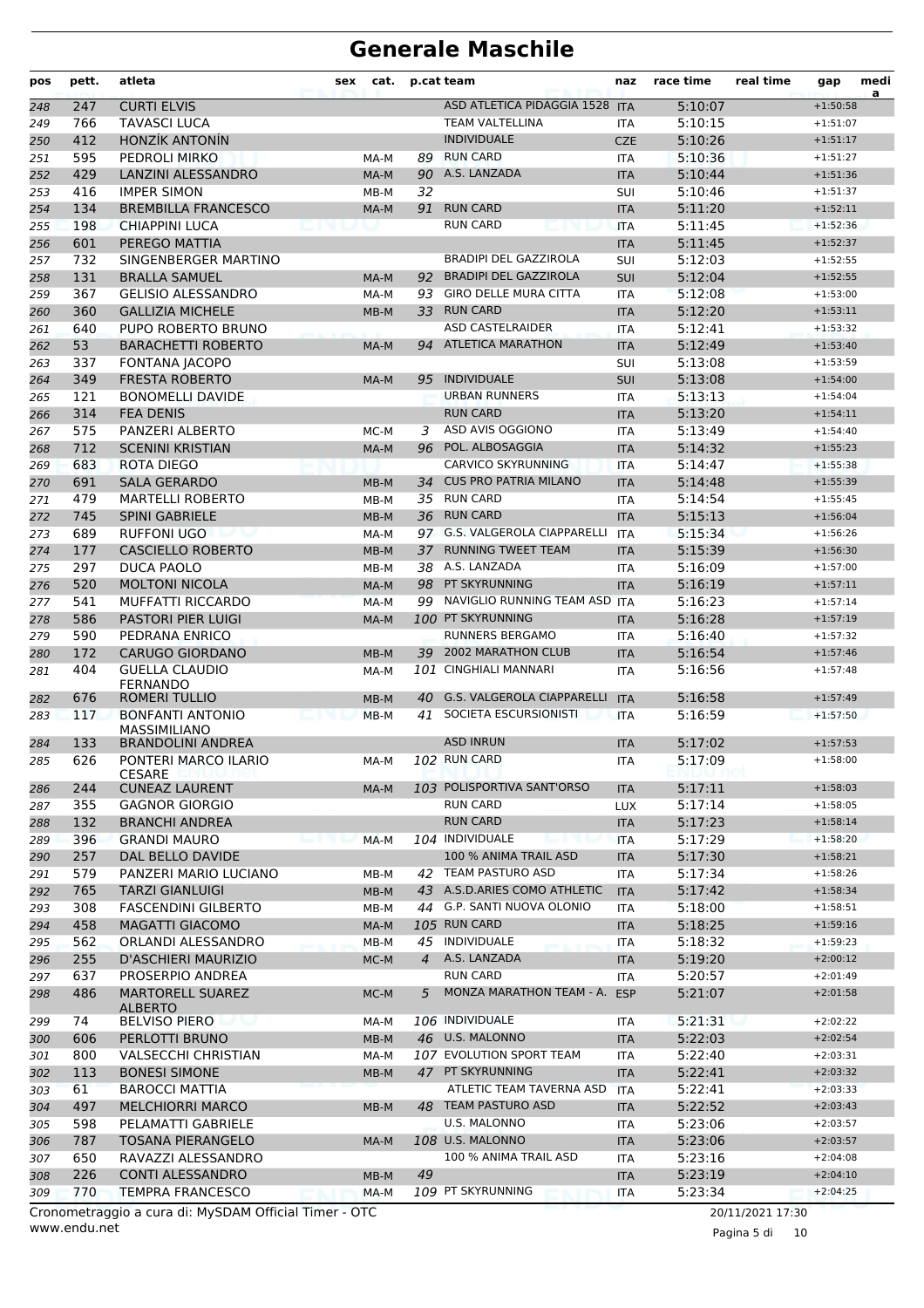| pos        | pett.      | atleta                                       | sex | cat.         |    | p.cat team                      | naz               | race time          | real time | gap                      | medi<br>a |
|------------|------------|----------------------------------------------|-----|--------------|----|---------------------------------|-------------------|--------------------|-----------|--------------------------|-----------|
| 310        | 168        | <b>CARLETTI EMANUELE</b>                     |     | MA-M         |    | 110 PT SKYRUNNING               | <b>ITA</b>        | 5:23:34            |           | $+2:04:25$               |           |
| 311        | 241        | <b>CRIPPA ANDREA</b>                         |     | MA-M         |    | 111 RUN CARD                    | ITA               | 5:23:38            |           | $+2:04:29$               |           |
| 312        | 524        | <b>MONTIPO PIERLUIGI</b>                     |     | MA-M         |    | 112 RUN CARD                    | <b>ITA</b>        | 5:23:49            |           | $+2:04:41$               |           |
| 313        | 605        | PERLINI GIANLUCA                             |     | MA-M         |    | 113 G.P. TALAMONA               | <b>ITA</b>        | 5:24:03            |           | $+2:04:54$               |           |
| 314        | 498        | <b>MELE' ATTILIO</b>                         |     | MC-M         | 6  | G.S. VALGEROLA CIAPPARELLI      | <b>ITA</b>        | 5:24:04            |           | $+2:04:55$               |           |
| 315        | 432        | <b>LAZZERI MATTEO</b><br><b>GERVASIO</b>     |     | MB-M         |    | 50 ATL. ALTA VALTELLINA         | <b>ITA</b>        | 5:24:06            |           | $+2:04:57$               |           |
| 316        | 611        | PICCHI DIMITRI                               |     | MA-M         |    | 114 RUN CARD                    | <b>ITA</b>        | 5:24:06            |           | $+2:04:57$               |           |
| 317        | 529        | <b>MORELLI DANIELE</b>                       |     | MC-M         | 7  | PT SKYRUNNING                   | <b>ITA</b>        | 5:24:18            |           | $+2:05:09$               |           |
| 318        | 488        | <b>MARVEGGIO FRANCESCO</b>                   |     | MA-M         |    | 115 RUN CARD                    | <b>ITA</b>        | 5:24:29            |           | $+2:05:20$               |           |
| 319        | 82         | <b>BERGESE GIACOMO</b>                       |     |              |    | <b>ASD TEAM MARGUAREIS</b>      | <b>ITA</b>        | 5:24:49            |           | $+2:05:41$               |           |
| 320        | 708        | <b>SCALFI FABIO</b>                          |     |              |    | <b>TEAM OTC SSD ARL</b>         | <b>ITA</b>        | 5:25:05            |           | $+2:05:56$               |           |
| 321        | 695        | <b>SALA OMAR</b>                             |     | MA-M         |    | 116 A.S.D. U.S. GROSIO CALCIO   | <b>ITA</b>        | 5:25:19            |           | $+2:06:10$               |           |
| 322        | 821        | <b>VIGANO' MASSIMO VALTER</b>                |     | MB-M         |    | 51 ATLETICA CINISELLO           | <b>ITA</b>        | 5:25:22            |           | $+2:06:13$               |           |
| 323        | 184        | CASTAGNA MASSIMO                             |     | $MB-M$       |    | 52 RUN CARD                     | <b>ITA</b>        | 5:25:23            |           | $+2:06:14$               |           |
| 324        | 738        | <b>SONDRINI DANIELE</b>                      |     |              |    | TEAM VALTELLINA                 | <b>ITA</b>        | 5:25:24            |           | $+2:06:15$               |           |
| 325        | 510        | <b>MESSORI GIANMARCO</b>                     |     | MA-M         |    | 117 TEAM MUD & SNOW ASD         | ITA               | 5:25:25            |           | $+2:06:16$               |           |
| 326        | 746        | <b>SPINI NICOLA</b>                          |     |              |    | <b>INDIVIDUALE</b>              | <b>ITA</b>        | 5:25:35            |           | $+2:06:26$               |           |
| 327        | 829        | <b>CARBONETTI GIOVANNI</b>                   |     | MA-M         |    | 118 BRADIPI DEL GAZZIROLA       | SUI               | 5:26:17            |           | $+2:07:08$               |           |
| 328        | 381        | <b>GIANONCELLI DIEGO</b>                     |     |              |    | PT SKYRUNNING                   | <b>ITA</b>        | 5:26:27            |           | $+2:07:18$               |           |
| 329        | 559        | <b>OLIVA MASSIMO</b>                         |     | MB-M         | 53 |                                 | <b>ITA</b>        | 5:26:29            |           | $+2:07:20$               |           |
| 330        | 283        | <b>DELLA FONTANA MAURO</b>                   |     | MA-M         |    | 119 RUN CARD                    | <b>ITA</b>        | 5:26:38            |           | $+2:07:30$               |           |
| 331        | 300        | <b>FALDARINI GIANLUCA</b>                    |     | MA-M         |    | 120 PT SKYRUNNING               | <b>ITA</b>        | 5:26:39            |           | $+2:07:30$               |           |
| 332        | 724        | <b>SELVINI FABIO</b>                         |     | MA-M         |    | 121 A.S.D.ARIES COMO ATHLETIC   | <b>ITA</b>        | 5:26:56            |           | $+2:07:48$               |           |
| 333        | 578        | PANZERI LUCA                                 |     | MB-M         |    | 54 RUN CARD                     | ITA               | 5:26:58            |           | $+2:07:49$               |           |
| 334        | 698        | <b>SALO PETTERI</b>                          |     |              |    | <b>ESBO IF</b>                  | <b>FIN</b>        | 5:27:44            |           | $+2:08:36$               |           |
| 335        | 126        | <b>BOSCACCI FABRIZIO</b>                     |     | MB-M         |    | 55 PT SKYRUNNING                | <b>ITA</b>        | 5:28:46            |           | $+2:09:37$               |           |
| 336        | 534        | <b>MOSCHETTI PAOLO</b>                       |     | MA-M         |    | 122 RUN CARD                    | <b>ITA</b>        | 5:28:48            |           | $+2:09:39$               |           |
| 337        | 338        | FORCELLA STEFANO                             |     | $MB-M$       |    | 56 POL. VILLESE                 | <b>ITA</b>        | 5:28:58            |           | $+2:09:49$               |           |
| 338        | 418        | <b>INCARDONA GIUSEPPE</b>                    |     | MA-M         |    | 123 TEAM 3 ESSE                 | <b>ITA</b>        | 5:29:11            |           | $+2:10:03$               |           |
| 339        | 819        | <b>VERRENGIA PIETRO</b>                      |     | MA-M         |    | 124 RUNNERS VALBOSSA-AZZATE     | <b>ITA</b>        | 5:29:16            |           | $+2:10:07$               |           |
| 340        | 115        | <b>BONETTI DEMIS</b>                         |     | MA-M         |    | 125 RUN CARD<br><b>RUN CARD</b> | <b>ITA</b>        | 5:29:34            |           | $+2:10:25$               |           |
| 341        | 550<br>289 | <b>NEGRI MAICOL</b><br><b>DEVALLE MATTEO</b> |     |              |    | <b>RUN CARD</b>                 | <b>ITA</b>        | 5:29:36            |           | $+2:10:27$               |           |
| 342        | 245        | <b>CURCURUTO MARCELLO</b>                    |     |              |    | 57 A.S.D. MARATHON CLUB         | <b>ITA</b>        | 5:29:51<br>5:29:52 |           | $+2:10:43$<br>$+2:10:44$ |           |
| 343<br>344 | 674        | ROMEGIALLI LUCA                              |     | MB-M<br>MA-M |    | 126 TEAM VALTELLINA             | ITA<br><b>ITA</b> | 5:29:58            |           | $+2:10:50$               |           |
| 345        | 552        | <b>NEGRI MIRCO</b>                           |     | MA-M         |    | 127 PT SKYRUNNING               | <b>ITA</b>        | 5:30:03            |           | $+2:10:54$               |           |
| 346        | 63         | <b>BARUCCO FEDERICO</b>                      |     | MA-M         |    | 128 AV SPORTING TEAM            | <b>ITA</b>        | 5:30:08            |           | $+2:10:59$               |           |
| 347        | 370        | <b>GEROSA GIOVANNI</b>                       |     | MB-M         |    | 58 SOCIETA ESCURSIONISTI        | <b>ITA</b>        | 5:30:14            |           | $+2:11:05$               |           |
| 348        | 825        | <b>VIVIANI DARIO</b>                         |     | MB-M         |    | 59 SPORTING CLUB LIVIGNO        | ITA.              | 5:30:22            |           | $+2:11:14$               |           |
| 349        | 305        | <b>FANONI FRANCESCO</b>                      |     | MA-M         |    | 129 POL. ALBOSAGGIA             | ITA               | 5:30:23            |           | $+2:11:15$               |           |
| 350        | 50         | <b>BALDAN DANIELE</b>                        |     |              |    | ASD ORTICA TEAM MILANO          | <b>ITA</b>        | 5:30:25            |           | $+2:11:16$               |           |
| 351        | 188        | CATELOTTI MASSIMILIANO                       |     | MA-M         |    | 130 RUN CARD                    | ITA               | 5:30:27            |           | $+2:11:19$               |           |
| 352        | 840        | <b>ZEZZA MICHELE</b>                         |     |              |    | <b>RUN CARD</b>                 | <b>ITA</b>        | 5:30:29            |           | $+2:11:20$               |           |
| 353        | 648        | RASTELLI GIULIO                              |     | MA-M         |    | 131 SPORTING CLUB LIVIGNO       | ITA               | 5:30:39            |           | $+2:11:30$               |           |
| 354        | 707        | <b>SAVOINI MORGAN</b>                        |     | MA-M         |    | 132 SI-SPORT S.STEFANO          | <b>ITA</b>        | 5:31:00            |           | $+2:11:51$               |           |
| 355        | 811        | <b>VECCHI MIRKO</b>                          |     |              |    | <b>RUN CARD</b>                 | ITA               | 5:31:20            |           | $+2:12:12$               |           |
| 356        | 499        | MELEGARI MASSIMILIANO                        |     | MA-M         |    | 133 AZZURRA GARBAGNATE M.SE     | <b>ITA</b>        | 5:31:43            |           | $+2:12:34$               |           |
| 357        | 726        | <b>SERINI FABRIZIO</b>                       |     | MB-M         |    | 60 RUN CARD                     | ITA               | 5:31:49            |           | $+2:12:40$               |           |
| 358        | 453        | LUSETTI ANDREA RENZO                         |     | MB-M         | 61 | NAVIGLIO RUNNING TEAM ASD ITA   |                   | 5:32:02            |           | $+2:12:54$               |           |
| 359        | 220        | <b>COMI DARIO</b>                            |     |              |    | RUNAWAY MILANO A.S.D.           | ITA               | 5:32:10            |           | $+2:13:01$               |           |
| 360        | 536        | <b>MOSSINI DARIO</b>                         |     | MB-M         |    | 62 PT SKYRUNNING                | <b>ITA</b>        | 5:32:18            |           | $+2:13:09$               |           |
| 361        | 237        | <b>COVACEV ANDREA</b>                        |     | MB-M         | 63 |                                 | ITA               | 5:32:21            |           | $+2:13:12$               |           |
| 362        | 196        | <b>CESANA MASSIMO</b>                        |     | MA-M         |    | 134 ATL. PRESEZZO               | <b>ITA</b>        | 5:32:55            |           | $+2:13:46$               |           |
| 363        | 394        | <b>GOZZOLI PAOLO</b>                         |     | MA-M         |    | 135 POL. COMUNALE DI ENDINE     | <b>ITA</b>        | 5:33:00            |           | $+2:13:51$               |           |
| 364        | 816        | <b>VERNA DAVIDE</b>                          |     |              |    | RUN CARD                        | <b>ITA</b>        | 5:33:07            |           | $+2:13:58$               |           |
| 365        | 95         | <b>BIAGI VASCO</b>                           |     | MA-M         |    | 136 ALZAIA NAVIGLIO RUNNERS     | ITA               | 5:33:08            |           | $+2:13:59$               |           |
| 366        | 322        | <b>FERZETTI VITTORIO</b>                     |     | MB-M         |    | 64 RUN CARD                     | <b>ITA</b>        | 5:33:19            |           | $+2:14:11$               |           |
| 367        | 440        | LOCATELLI PAOLO                              |     |              |    | TEAM GAAREN BEAHERO ASD         | <b>ITA</b>        | 5:33:56            |           | $+2:14:47$               |           |
| 368        | 335        | <b>FOMIATTI DAVIDE</b>                       |     | MA-M         |    | 137 RUN CARD                    | <b>ITA</b>        | 5:34:08            |           | $+2:14:59$               |           |
| 369        | 136        | <b>BRICALLI DANIELE</b>                      |     | MB-M         |    | 65 TEAM OTC SSD ARL             | ITA               | 5:34:21            |           | $+2:15:12$               |           |
| 370        | 531        | <b>MORIONDO PAOLO</b>                        |     | MA-M         |    | 138 G.S. C.S.I. MORBEGNO        | <b>ITA</b>        | 5:34:59            |           | $+2:15:51$               |           |
| 371        | 182        | CASSAGO DAVIDE                               |     | MB-M         |    | 66 G.P. GORGONZOLA '88          | ITA               | 5:35:21            |           | $+2:16:12$               |           |
| 372        | 644        | <b>RAINOLDI MARIO</b>                        |     | MB-M         |    | 67 ASD CASTELRAIDER             | <b>ITA</b>        | 5:35:36            |           | $+2:16:27$               |           |
|            |            |                                              |     |              |    |                                 |                   |                    |           |                          |           |

www.endu.net Cronometraggio a cura di: MySDAM Official Timer - OTC 20/11/2021 17:30

Pagina 6 di 10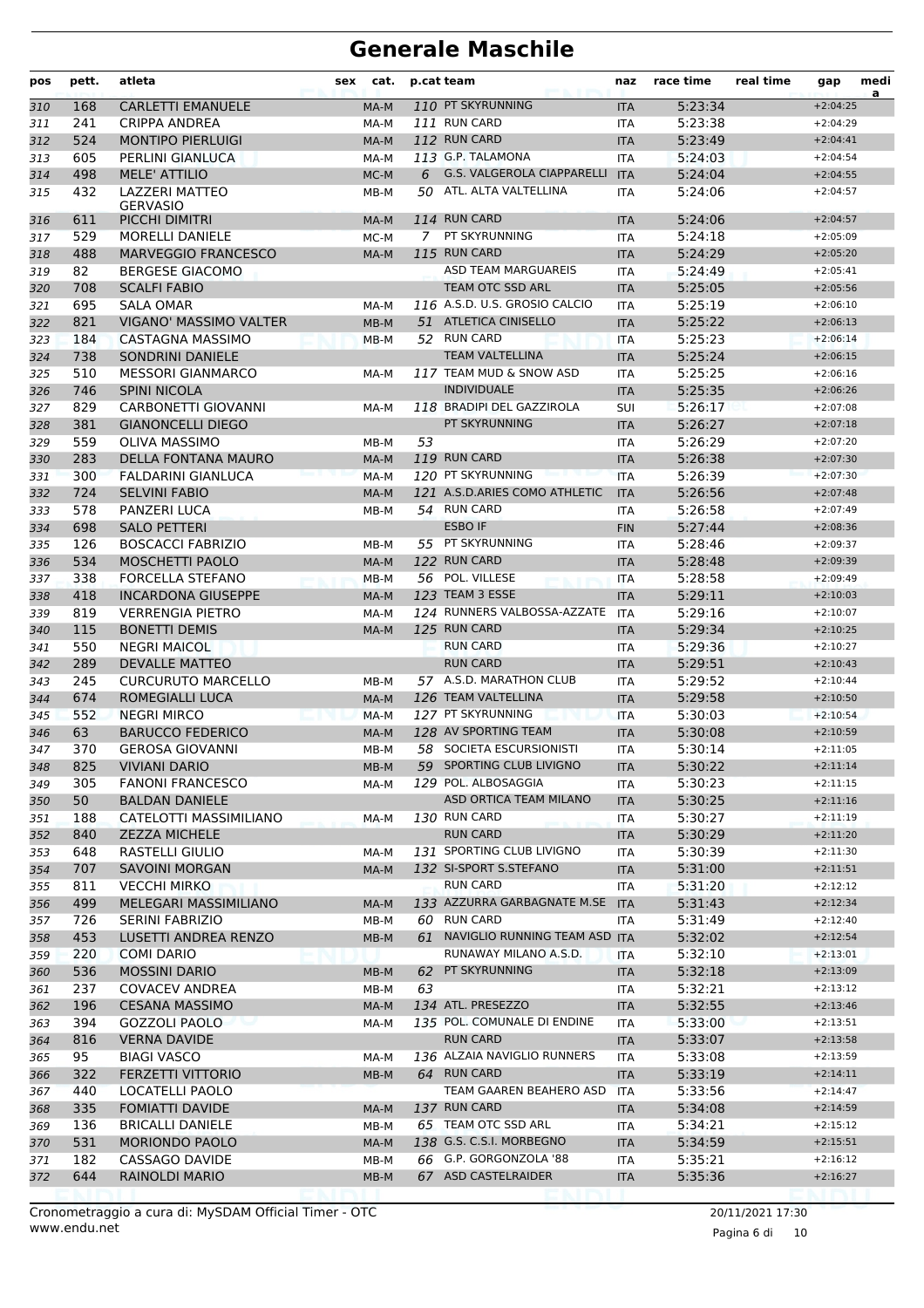| pos | pett. | atleta                      | sex | cat.   |     | p.cat team                          | naz        | race time | real time | gap        | medi<br>a |
|-----|-------|-----------------------------|-----|--------|-----|-------------------------------------|------------|-----------|-----------|------------|-----------|
| 373 | 574   | PANZERA GIOVANNI            |     | MA-M   |     | 139 RUN CARD                        | <b>ITA</b> | 5:35:41   |           | $+2:16:33$ |           |
| 374 | 68    | <b>BASSOLA SILVIO</b>       |     |        |     | POL. ALBOSAGGIA                     | <b>ITA</b> | 5:35:45   |           | $+2:16:36$ |           |
| 375 | 785   | <b>TORNAGHI FRANCO</b>      |     | MB-M   |     | 68 RUN CARD                         | <b>ITA</b> | 5:35:54   |           | $+2:16:46$ |           |
| 376 | 703   | SANZANI ANDREA              |     | MB-M   |     | 69 VERDE PISELLO GROUP              | <b>ITA</b> | 5:35:58   |           | $+2:16:49$ |           |
| 377 | 457   | <b>MAGANETTI STEFANO</b>    |     | MA-M   |     | 140 2002 MARATHON CLUB              | <b>ITA</b> | 5:36:03   |           | $+2:16:54$ |           |
| 378 | 165   | CAPPELLETTI RICCARDO        |     | MB-M   |     | 70 A.S.D. MARCIACARATESI            | <b>ITA</b> | 5:36:16   |           | $+2:17:07$ |           |
| 379 | 607   | <b>PESCE GABRIELE</b>       |     | $MB-M$ | 71  | ATHLETIC TEAM LARIO                 | <b>ITA</b> | 5:36:16   |           | $+2:17:07$ |           |
| 380 | 431   | LATTUADA ROBERTO            |     | MA-M   |     | 141 TEAM 3 ESSE                     | <b>ITA</b> | 5:36:34   |           | $+2:17:25$ |           |
| 381 | 792   | <b>TRIPODI MICHAEL</b>      |     |        |     | <b>RUN CARD</b>                     | <b>ITA</b> | 5:36:34   |           | $+2:17:26$ |           |
| 382 | 823   | <b>VITA DAVIDE</b>          |     | MA-M   |     | 142 INDIVIDUALE                     | <b>ITA</b> | 5:37:42   |           | $+2:18:34$ |           |
| 383 | 30    | <b>ALIPRANDI DARIO</b>      |     | MB-M   |     | 72 C.A. LIZZOLI                     | <b>ITA</b> | 5:38:34   |           | $+2:19:25$ |           |
| 384 | 174   | CASANOVA DAVIDE             |     | MA-M   |     | 143 RUN CARD                        | <b>ITA</b> | 5:38:38   |           | $+2:19:29$ |           |
| 385 | 617   | PIROVANO SILVIO             |     | MB-M   |     | 73 TEAM OTC SSD ARL                 | <b>ITA</b> | 5:38:50   |           | $+2:19:42$ |           |
| 386 | 88    | <b>BERTOLINI ROBERTO</b>    |     | MB-M   |     | 74 TEAM VALTELLINA                  | <b>ITA</b> | 5:39:32   |           | $+2:20:23$ |           |
| 387 | 64    | <b>BARUFFI DANIELE</b>      |     |        |     | <b>2002 MARATHON CLUB</b>           | <b>ITA</b> | 5:39:55   |           | $+2:20:47$ |           |
| 388 | 298   | <b>FAGETTI JAMAKO</b>       |     | MA-M   |     | 144 TRIATHLON ALTO LARIO            | <b>ITA</b> | 5:40:02   |           | $+2:20:54$ |           |
| 389 | 839   | <b>ZEZIOLA FABIO</b>        |     | MB-M   | 75  | <b>U.S. MALONNO</b>                 | <b>ITA</b> | 5:40:09   |           | $+2:21:00$ |           |
| 390 | 693   | SALA MAURIZIO               |     |        |     | <b>RUN CARD</b>                     | <b>ITA</b> | 5:40:23   |           | $+2:21:15$ |           |
| 391 | 157   | <b>CANCLINI ALEX</b>        |     |        |     | <b>RUN CARD</b>                     | <b>ITA</b> | 5:40:59   |           | $+2:21:50$ |           |
| 392 | 319   | <b>FERRARO LUCA</b>         |     | MA-M   | 145 |                                     | <b>ITA</b> | 5:41:02   |           | $+2:21:54$ |           |
| 393 | 838   | <b>ZERBONI VALERIO</b>      |     |        |     |                                     | <b>ITA</b> | 5:41:11   |           | $+2:22:02$ |           |
| 394 | 790   | <b>TRESOLDI DIEGO</b>       |     | MA-M   |     | 146 INDIVIDUALE                     | <b>ITA</b> | 5:41:49   |           | $+2:22:40$ |           |
| 395 | 719   | <b>SCIOLINI MARCO</b>       |     |        |     | <b>RUN CARD</b>                     | <b>ITA</b> | 5:41:54   |           | $+2:22:45$ |           |
| 396 | 189   | CATTANEO ALFREDO            |     | MB-M   |     | 76 RUN CARD                         | <b>ITA</b> | 5:42:15   |           | $+2:23:07$ |           |
| 397 | 803   | <b>VANALLI FLAVIO</b>       |     |        |     | <b>RUN CARD</b>                     | <b>ITA</b> | 5:42:16   |           | $+2:23:08$ |           |
| 398 | 193   | <b>CECINI MATTEO</b>        |     |        |     | <b>INDIVIDUALE</b>                  | <b>ITA</b> | 5:42:45   |           | $+2:23:36$ |           |
| 399 | 124   | <b>BORMOLINI FAUSTO</b>     |     | MB-M   | 77  | SPORTING CLUB LIVIGNO               | <b>ITA</b> | 5:42:46   |           | $+2:23:37$ |           |
| 400 | 194   | <b>CECINI SIMONE</b>        |     |        |     | <b>RUN CARD</b>                     | <b>ITA</b> | 5:43:21   |           | $+2:24:12$ |           |
| 401 | 501   | <b>MELESI BATTISTA</b>      |     |        |     | <b>TEAM PASTURO ASD</b>             | <b>ITA</b> | 5:43:42   |           | $+2:24:33$ |           |
| 402 | 156   | <b>CAMPUS MATTIA</b>        |     |        |     | <b>RUN CARD</b>                     | <b>ITA</b> | 5:44:01   |           | $+2:24:52$ |           |
| 403 | 340   | <b>FORNERA ALESSANDRO</b>   |     | MA-M   |     | 147 VENEZIA RUNNERS ATL.            | <b>ITA</b> | 5:44:16   |           | $+2:25:08$ |           |
| 404 | 651   | RECALCATI MARIO NICOLA      |     | MC-M   | 8   | O.S.A. ORG.SPORTIVA                 | <b>ITA</b> | 5:44:24   |           | $+2:25:15$ |           |
| 405 | 253   | D'AIELLO DAVIDE ANTONIO     |     | MA-M   |     | 148 A.S.D. MONTI ROSSI NICOLOSI ITA |            | 5:44:30   |           | $+2:25:22$ |           |
| 406 | 210   | COCQUIO STEFANO             |     | MB-M   |     | 78 POLISPORTIVA                     | ITA        | 5:44:39   |           | $+2:25:30$ |           |
| 407 | 830   | <b>YILMAZ CEM</b>           |     |        |     | G.A.M. WHIRLPOOL                    | <b>TUR</b> | 5:44:56   |           | $+2:25:48$ |           |
| 408 | 455   | <b>MACCHI STEFANO</b>       |     |        |     | 100 % ANIMA TRAIL ASD               | <b>ITA</b> | 5:45:08   |           | $+2:25:59$ |           |
| 409 | 515   | MINICHIELLO DARIO           |     |        |     | <b>RUN CARD</b>                     | <b>ITA</b> | 5:45:26   |           | $+2:26:17$ |           |
| 410 | 773   | <b>TENTORI ANDREA</b>       |     |        |     | <b>RUN CARD</b>                     | <b>ITA</b> | 5:45:34   |           | $+2:26:25$ |           |
| 411 | 290   | DI BARTOLO MASSIMILIANO     |     | MA-M   |     | 149 RUN CARD                        | <b>ITA</b> | 5:46:03   |           | $+2:26:54$ |           |
| 412 | 142   | <b>BUSON DANIELE</b>        |     | MB-M   |     | 79 POL. TEAM BRIANZA LISSONE        | ITA        | 5:46:58   |           | $+2:27:49$ |           |
| 413 | 706   | SAVETTA STEFANO             |     | MA-M   |     | 150 G.P. TALAMONA                   | ITA        | 5:47:11   |           | $+2:28:02$ |           |
| 414 | 438   | LISSONI FABIO               |     | MA-M   |     | 151 RUNNING TWEET TEAM              | ITA        | 5:47:22   |           | $+2:28:13$ |           |
| 415 | 231   | <b>CORRADINI IVANO</b>      |     |        |     | PT SKYRUNNING                       | <b>ITA</b> | 5:47:28   |           | $+2:28:19$ |           |
| 416 | 621   | PLAVANINI LUCA              |     | ان وا  |     | POL. ALBOSAGGIA                     | <b>ITA</b> | 5:47:29   |           | $+2:28:20$ |           |
| 417 | 299   | <b>FAITELLI EROS</b>        |     |        |     | <b>TEAM VALTELLINA</b>              | <b>ITA</b> | 5:47:29   |           | $+2:28:20$ |           |
| 418 | 504   | MENEGOLA ATHOS              |     | MB-M   |     | 80 VETRERIA FANONI SONDRIO          | ITA        | 5:47:29   |           | $+2:28:20$ |           |
| 419 | 848   | <b>BARILARI ALESSANDRO</b>  |     |        |     | <b>SSD TREMALZO</b>                 | <b>ITA</b> | 5:47:59   |           | $+2:28:51$ |           |
| 420 | 183   | <b>CASSONI DAVID</b>        |     | MA-M   |     | 152 PT SKYRUNNING                   | ITA        | 5:48:59   |           | $+2:29:50$ |           |
| 421 | 100   | <b>BIFFI MATTIA</b>         |     |        |     | FALCHI-LECCO                        | <b>ITA</b> | 5:49:06   |           | $+2:29:57$ |           |
| 422 | 96    | <b>BIANCHI ALESSANDRO</b>   |     | MA-M   |     | 153 ATL. MALNATE                    | <b>ITA</b> | 5:49:13   |           | $+2:30:04$ |           |
| 423 | 120   | <b>BONNEU TIMMIE</b>        |     | MA-M   | 154 |                                     | <b>BEL</b> | 5:49:29   |           | $+2:30:20$ |           |
| 424 | 805   | <b>VANOTTI MORENO</b>       |     | MA-M   |     | 155 INDIVIDUALE                     | ITA        | 5:49:52   |           | $+2:30:43$ |           |
| 425 | 301   | <b>FALZEI PIERO ANTONIO</b> |     | MB-M   |     | 81 ASD AVIS OGGIONO                 | <b>ITA</b> | 5:49:58   |           | $+2:30:49$ |           |
| 426 | 632   | POZZI LUCA                  |     | MA-M   |     | 156 SPORTING CLUB LIVIGNO           | ITA        | 5:50:01   |           | $+2:30:52$ |           |
| 427 | 720   | SECCHI ALESSANDRO           |     | MA-M   |     | 157 G.P. TALAMONA                   | <b>ITA</b> | 5:50:20   |           | $+2:31:11$ |           |
| 428 | 270   | DE MAESTRI MAURO            |     | MA-M   |     | 158 ASD CASTELRAIDER                | ITA        | 5:51:22   |           | $+2:32:13$ |           |
| 429 | 461   | <b>MAGRO CRISTIAN</b>       |     |        |     | <b>RUN CARD</b>                     | <b>ITA</b> | 5:51:29   |           | $+2:32:20$ |           |
| 430 | 514   | <b>MINGONI ANDREA</b>       |     |        |     | <b>RUN CARD</b>                     | <b>ITA</b> | 5:51:32   |           | $+2:32:23$ |           |
| 431 | 442   | LOMBARDI PAOLO ANDREA       |     | MA-M   | 159 |                                     | <b>ITA</b> | 5:51:36   |           | $+2:32:27$ |           |
| 432 | 398   | <b>GRASSI PIERGILDO</b>     |     | MB-M   |     | 82 ASD CASTELRAIDER                 | ITA        | 5:51:38   |           | $+2:32:29$ |           |
| 433 | 296   | DONNANTUONI ERNESTO         |     | MA-M   |     | 160 AMICI DELLO SPORT BRIOSCO- ITA  |            | 5:51:59   |           | $+2:32:50$ |           |
| 434 | 554   | <b>NEGRI STEFANO</b>        |     | MB-M   |     | 83 MONZA MARATHON TEAM - A. ITA     |            | 5:53:19   |           | $+2:34:10$ |           |
| 435 | 569   | PAGETTI GABRIELE            |     | MA-M   |     | 161 RUN CARD                        | <b>ITA</b> | 5:53:30   |           | $+2:34:21$ |           |
| 436 | 356   | <b>GALANTE STEFANO</b>      |     | MA-M   |     | 162 OXYGEN TRIATHLON A.S.D.         | ITA        | 5:53:48   |           | $+2:34:40$ |           |

www.endu.net Cronometraggio a cura di: MySDAM Official Timer - OTC 20/11/2021 17:30

Pagina 7 di 10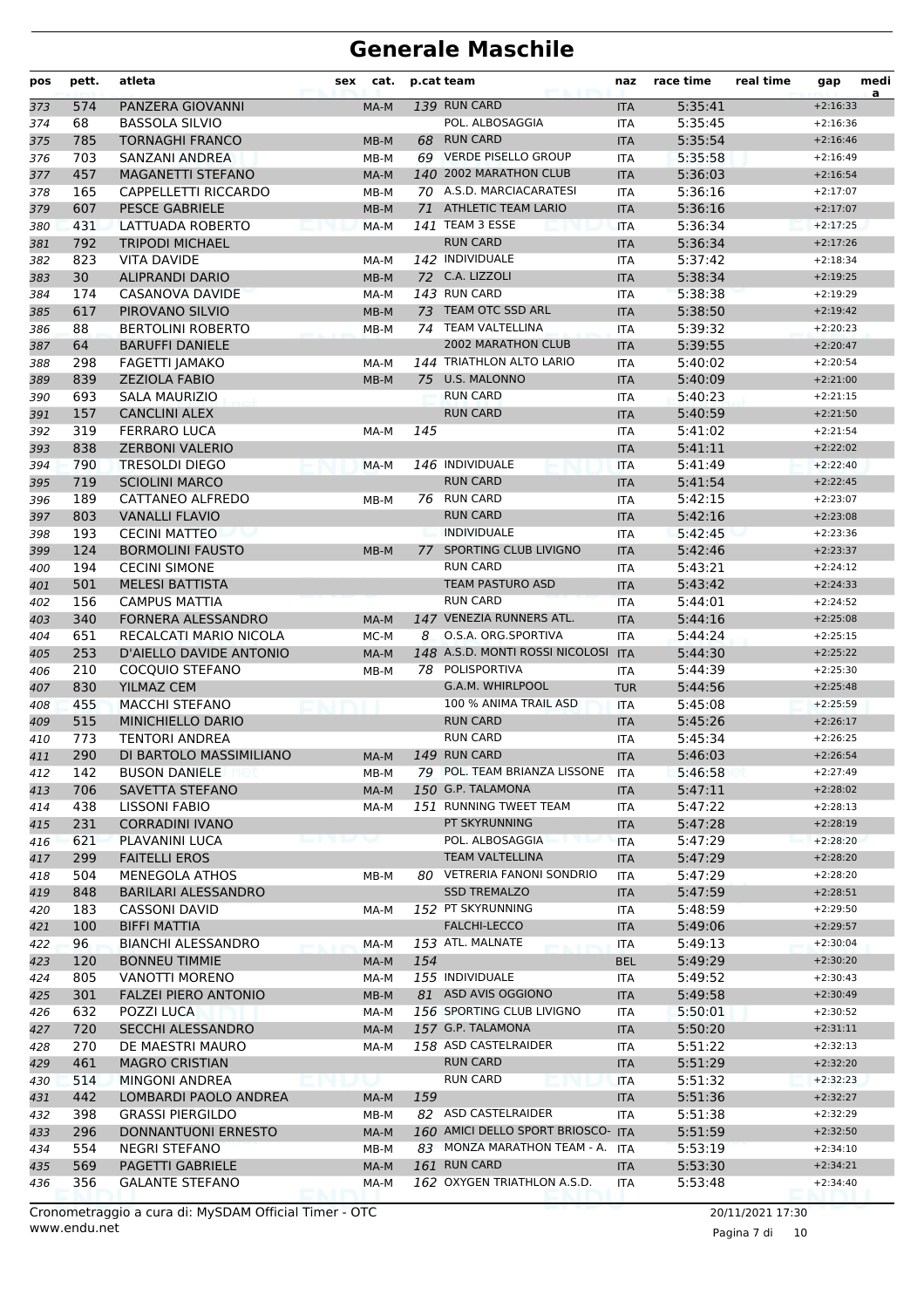| pos | pett.             | atleta                                      | sex | cat.   |     | p.cat team                        | naz        | race time | real time | gap        | medi<br>a |
|-----|-------------------|---------------------------------------------|-----|--------|-----|-----------------------------------|------------|-----------|-----------|------------|-----------|
| 437 | 385               | <b>GILARDONI FULVIO</b>                     |     | MA-M   |     | 163 RUN CARD                      | <b>ITA</b> | 5:53:53   |           | $+2:34:44$ |           |
| 438 | 485               | <b>MARTOCCHI LUCA</b>                       |     | MA-M   |     | 164 AMICI MADONNA NEVE            | <b>ITA</b> | 5:54:15   |           | $+2:35:06$ |           |
| 439 | 39                | <b>ARMELLIN DAVIDE</b>                      |     | MA-M   |     | 165 RUN CARD                      | <b>ITA</b> | 5:54:19   |           | $+2:35:10$ |           |
| 440 | 793               | <b>TROGLIA ENEA STEFANO</b>                 |     |        |     | <b>RUN CARD</b>                   | <b>ITA</b> | 5:54:30   |           | $+2:35:21$ |           |
| 441 | 780               | <b>TOGNINI MICHELE</b>                      |     | MA-M   |     | 166 RUN CARD                      | <b>ITA</b> | 5:54:36   |           | $+2:35:27$ |           |
| 442 | 454               | <b>LUZZI FABIAN</b>                         |     | MA-M   | 167 |                                   | <b>ITA</b> | 5:54:49   |           | $+2:35:40$ |           |
| 443 | 686               | ROWSELL PIERS DOMINIC                       |     | MC-M   | 9   |                                   | <b>GBR</b> | 5:54:56   |           | $+2:35:47$ |           |
| 444 | 822               | <b>VIGANO' SIMONE</b>                       |     |        |     | GR. ESCURS. FALCHI                | <b>ITA</b> | 5:55:00   |           | $+2:35:52$ |           |
| 445 | 763               | <b>TARCA VALTER</b>                         |     | MA-M   |     | 168 TEAM VALTELLINA               | <b>ITA</b> | 5:55:09   |           | $+2:36:00$ |           |
| 446 | 130               | <b>BRAGALINI GIULIANO</b>                   |     | MA-M   |     | 169 ASD EDISON                    | <b>ITA</b> | 5:55:11   |           | $+2:36:02$ |           |
| 447 | 287               | <b>DELPERO GIANNI</b>                       |     | MB-M   |     | 84 ATL. VALLI DI NON E SOLE       | <b>ITA</b> | 5:55:34   |           | $+2:36:25$ |           |
| 448 | 85                | <b>BERTACCHI ANDREA</b>                     |     | MA-M   |     | 170 ASD AVIS OGGIONO              | <b>ITA</b> | 5:56:45   |           | $+2:37:36$ |           |
| 449 | 538               | <b>MOTTA MARIO</b>                          |     | MA-M   |     | 171 ALTITUDE RACE                 | <b>ITA</b> | 5:57:02   |           | $+2:37:53$ |           |
| 450 | 152               | CALILLI ALESSANDRO                          |     |        |     | <b>INDIVIDUALE</b>                | <b>ITA</b> | 5:57:23   |           | $+2:38:14$ |           |
| 451 | 69                | <b>BATTAGLIA ALBERTO</b>                    |     | MC-M   |     | 10 2002 MARATHON CLUB             | <b>ITA</b> | 5:58:52   |           | $+2:39:43$ |           |
| 452 | 317               | <b>FERRARI LORENZO</b>                      |     |        |     | ALZAIA NAVIGLIO RUNNERS           | <b>ITA</b> | 5:59:13   |           | $+2:40:05$ |           |
| 453 | 313               | <b>FAZZINI FILIPPO</b>                      |     | MB-M   | 85  | PREMANA                           | <b>ITA</b> | 5:59:17   |           | $+2:40:08$ |           |
| 454 | 205               | <b>CIMA EMANUELE</b>                        |     |        |     | ATLETIC TEAM TAVERNA ASD          | <b>ITA</b> | 6:00:14   |           | $+2:41:05$ |           |
| 455 | 577               | PANZERI LEONARDO                            |     | MB-M   | 86  | <b>INDIVIDUALE</b>                | <b>ITA</b> | 6:00:27   |           | $+2:41:18$ |           |
| 456 | 34                | <b>ANGARONI ENRICO</b>                      |     |        |     | POLISPORTIVA SALUS                | <b>ITA</b> | 6:00:34   |           | $+2:41:25$ |           |
| 457 | 158               | <b>CANCLINI CLAUDIO</b>                     |     |        |     | <b>ASD CASTELRAIDER</b>           | <b>ITA</b> | 6:00:52   |           | $+2:41:44$ |           |
| 458 | 347               | <b>FRATONI TOMAS</b>                        |     | MA-M   |     | 172 ASD CASTELRAIDER              | <b>ITA</b> | 6:00:52   |           | $+2:41:44$ |           |
| 459 | 336               | <b>FONSECA ORTIZ MANUEL</b>                 |     |        |     | POL. ALBOSAGGIA                   | <b>ITA</b> | 6:00:55   |           | $+2:41:47$ |           |
|     |                   | <b>ALEJANDRO</b>                            |     |        |     |                                   |            |           |           |            |           |
| 460 | 783               | <b>TONDINI PIERLUIGI</b>                    |     | MB-M   | 87  | TEAM VALTELLINA                   | <b>ITA</b> | 6:01:04   |           | $+2:41:55$ |           |
| 461 | 700               | <b>SALVINI ALDO</b>                         |     | MA-M   |     | 173 RUNNERS BERGAMO               | <b>ITA</b> | 6:01:07   |           | $+2:41:58$ |           |
| 462 | 401               | <b>GRUTTAD'AURIA</b><br>CALOGERO ALESSANDRO |     |        |     | <b>RUN CARD</b>                   | <b>ITA</b> | 6:01:40   |           | $+2:42:31$ |           |
| 463 | 777               | <b>TESTINI CLAUDIO</b>                      |     | MC-M   | 11  | <b>U.S. MALONNO</b>               | <b>ITA</b> | 6:01:51   |           | $+2:42:43$ |           |
| 464 | $12 \overline{ }$ | <b>BUSSELOT DRIES</b>                       |     |        |     |                                   | <b>BEL</b> | 6:02:25   |           | $+2:43:16$ |           |
| 465 | 802               | <b>VAN OPHEM JEREMY</b>                     |     |        |     |                                   | <b>BEL</b> | 6:02:25   |           | $+2:43:17$ |           |
| 466 | 684               | ROTA GIOVANNI                               |     | MB-M   | 88  | <b>RUN CARD</b>                   | <b>ITA</b> | 6:02:55   |           | $+2:43:46$ |           |
| 467 | 261               | <b>DAMENO LUIGI</b>                         |     | MB-M   | 89  | <b>BRONTOLO BIKE ASD</b>          | <b>ITA</b> | 6:03:21   |           | $+2:44:12$ |           |
| 468 | 176               | <b>CASAVECCHIA ROBERTO</b>                  |     | MA-M   |     | 174 BRADIPI DEL GAZZIROLA         | SUI        | 6:03:36   |           | $+2:44:27$ |           |
| 469 | 566               | <b>ORSI LORENZO</b>                         |     | MB-M   |     | 90 BRADIPI DEL GAZZIROLA          | <b>SUI</b> | 6:03:36   |           | $+2:44:27$ |           |
| 470 | 525               | MONZEGLIO MATTEO                            |     | MA-M   |     | 175 BRADIPI DEL GAZZIROLA         | SUI        | 6:03:36   |           | $+2:44:28$ |           |
| 471 | 200               | <b>CHIRIVI' DANIELE</b>                     |     | MA-M   |     | 176 POL. DIMICA POTENTER          | <b>ITA</b> | 6:04:18   |           | $+2:45:10$ |           |
| 472 | 603               | PEREZZANI MARCO                             |     | MB-M   |     | 91 MARTESANA CORSE                | <b>ITA</b> | 6:04:29   |           | $+2:45:20$ |           |
| 473 | 776               | <b>TERRONI SIMONE</b>                       |     | MA-M   |     | 177 RUN CARD                      | <b>ITA</b> | 6:04:39   |           | $+2:45:30$ |           |
| 474 | 321               | <b>FFRRI SIMONE</b>                         |     |        |     | 100 % ANIMA TRAIL ASD             | <b>ITA</b> | 6:05:26   |           | $+2:46:18$ |           |
| 475 | 292               | DI MARTINO ANDREA                           |     | MA-M   |     | 178 G.P. VILLASANTESE             | <b>ITA</b> | 6:05:34   |           | $+2:46:25$ |           |
| 476 | 436               | <b>LEONARDO CUCCI</b>                       |     |        |     | A.S. LANZADA                      | ITA        | 6:05:58   |           | $+2:46:49$ |           |
|     | 77                | PASQUALE                                    |     |        | 179 |                                   |            | 6:06:44   |           | $+2:47:36$ |           |
| 477 |                   | BENVENUTI DAVIDE                            |     | MA-M   |     |                                   | <b>ITA</b> |           |           |            |           |
| 478 | 45                | <b>BADANELLI MAURO</b>                      |     | $MB-M$ |     | 92 TEAM 3 ESSE                    | <b>ITA</b> | 6:07:10   |           | $+2:48:01$ |           |
| 479 | 219               | <b>COLZANI GIANLUCA</b>                     |     | MB-M   |     | 93 A.S.D. MARCIACARATESI          | <b>ITA</b> | 6:07:17   |           | $+2:48:08$ |           |
| 480 | 357               | <b>GALBIATI FILIPPO</b>                     |     | MA-M   |     | 180 ASD EDISON<br><b>RUN CARD</b> | ITA        | 6:07:25   |           | $+2:48:16$ |           |
| 481 | 105               | <b>BOGNANNI ALESSANDRO</b>                  |     |        |     | 181 ALTITUDE RACE                 | <b>ITA</b> | 6:07:55   |           | $+2:48:46$ |           |
| 482 | 660               | RIGOLDI MARCO                               |     | MA-M   |     |                                   | ITA        | 6:08:43   |           | $+2:49:34$ |           |
| 483 | 342               | <b>FOSSATI MARCO</b>                        |     | MB-M   |     | 94 POL. TEAM BRIANZA LISSONE      | <b>ITA</b> | 6:09:51   |           | $+2:50:43$ |           |
| 484 | 164               | <b>CAPELLI GIUSEPPE</b>                     |     | MB-M   |     | 95 FO' DI PE                      | ITA        | 6:10:05   |           | $+2:50:56$ |           |
| 485 | 46                | <b>BADONI GUIDO MARIO</b>                   |     | MB-M   |     | 96 PODISTI DUE CASTELLI ASD       | <b>ITA</b> | 6:10:22   |           | $+2:51:13$ |           |
| 486 | 122               | <b>BONOMI GIORGIO</b>                       |     | MA-M   |     | 182 PODISTI DUE CASTELLI ASD      | ITA        | 6:10:22   |           | $+2:51:13$ |           |
| 487 | 185               | <b>CASTELLI ANGELO</b>                      |     | MA-M   |     | 183 PODISTI DUE CASTELLI ASD      | <b>ITA</b> | 6:10:22   |           | $+2:51:14$ |           |
| 488 | 232               | <b>CORTI ALESSIO</b>                        |     | MA-M   |     | 184 TEAM PASTURO ASD              | ITA        | 6:10:27   |           | $+2:51:19$ |           |
| 489 | 665               | <b>RIZ MATTIA</b>                           |     |        |     | <b>INDIVIDUALE</b>                | <b>ITA</b> | 6:11:04   |           | $+2:51:55$ |           |
| 490 | 666               | RIZ VITTORIO                                |     |        |     |                                   | ITA        | 6:11:04   |           | $+2:51:55$ |           |
| 491 | 258               | DALLAPOZZA LUCA                             |     |        |     |                                   | <b>ITA</b> | 6:11:04   |           | $+2:51:55$ |           |
| 492 | 795               | <b>UGO RICCARDO</b>                         |     | MB-M   |     | 97 INDIVIDUALE                    | <b>ITA</b> | 6:12:49   |           | $+2:53:40$ |           |
| 493 | 467               | <b>MARAZZI MASSIMO</b>                      |     | $MB-M$ |     | 98 VERDE PISELLO GROUP            | <b>ITA</b> | 6:13:04   |           | $+2:53:55$ |           |
| 494 | 537               | MOTTA DOMENICO                              |     | MB-M   |     | 99 POL. DIMICA POTENTER           | ITA        | 6:14:39   |           | $+2:55:31$ |           |
| 495 | 717               | SCHINAIA DANIELE KARIM                      |     |        |     | <b>INDIVIDUALE</b>                | <b>ITA</b> | 6:15:00   |           | $+2:55:51$ |           |
| 496 | 643               | RADICI MARTINO                              |     | MB-M   |     | 100 U.S. MALONNO                  | ITA        | 6:15:04   |           | $+2:55:55$ |           |
| 497 | 731               | SIMEONI MASSIMILIANO                        |     | MA-M   |     | 185 INDIVIDUALE                   | <b>ITA</b> | 6:15:20   |           | $+2:56:11$ |           |
| 498 | 466               | MARANGONI DAVIDE                            |     | MB-M   | 101 |                                   | ITA        | 6:15:26   |           | $+2:56:17$ |           |

www.endu.net Cronometraggio a cura di: MySDAM Official Timer - OTC 20/11/2021 17:30

Pagina 8 di 10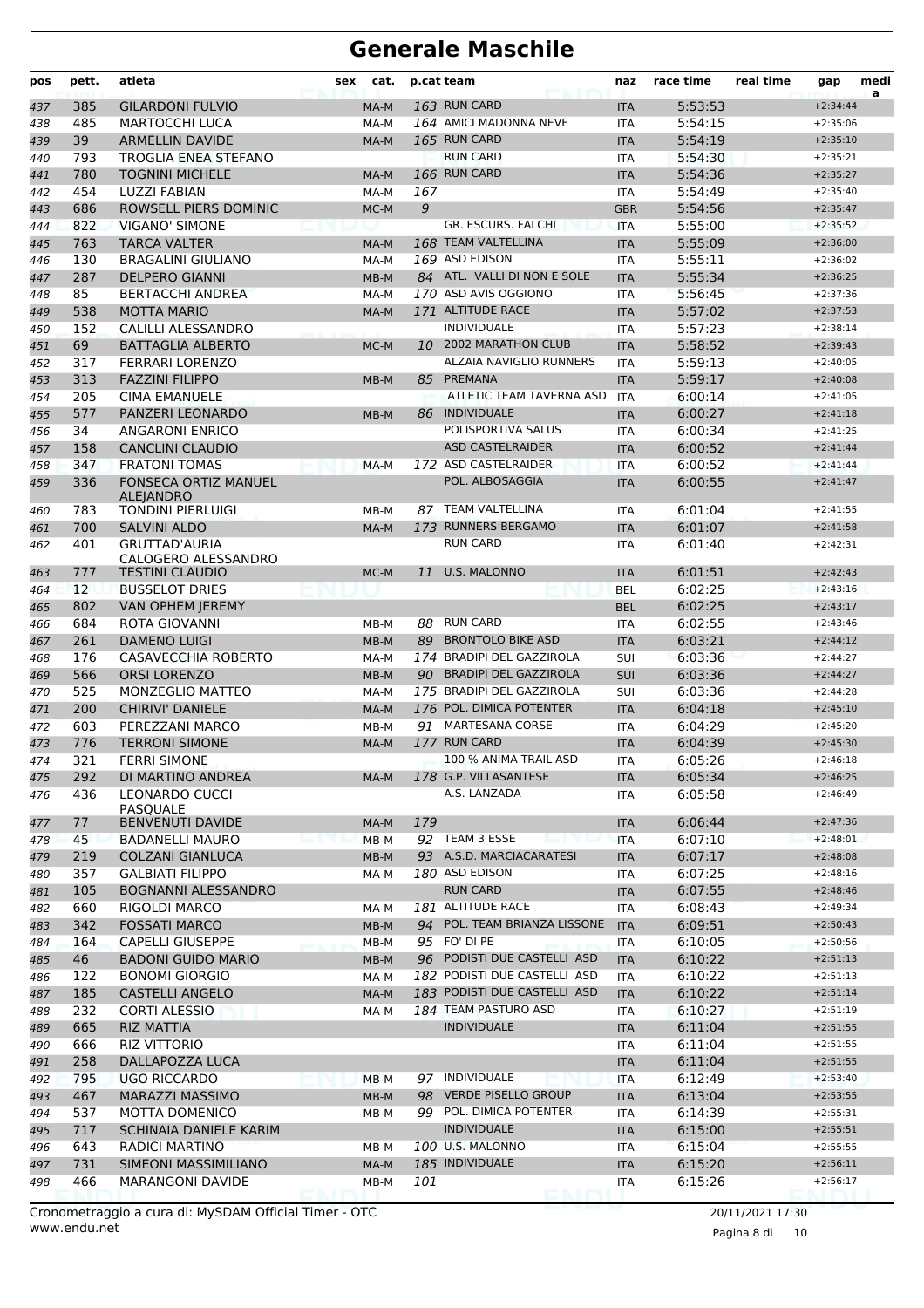| pos        | pett.      | atleta                                               | sex | cat.         |     | p.cat team                                            | naz                      | race time          | real time | gap                      | medi<br>a |
|------------|------------|------------------------------------------------------|-----|--------------|-----|-------------------------------------------------------|--------------------------|--------------------|-----------|--------------------------|-----------|
| 499        | 723        | <b>SELVA IVAN</b>                                    |     | MB-M         |     | 102 POL. PAGNONA                                      | <b>ITA</b>               | 6:15:26            |           | $+2:56:17$               |           |
| 500        | 421        | <b>INVERNIZZI RAFFAELE</b>                           |     | MB-M         | 103 |                                                       | ITA                      | 6:15:26            |           | $+2:56:17$               |           |
| 501        | 758        | <b>TALARICO ANTONIO</b>                              |     | MA-M         |     | 186 ATL. ALTA VALTELLINA                              | <b>ITA</b>               | 6:16:04            |           | $+2:56:55$               |           |
| 502        | 341        | <b>FORTINI MICHELE</b>                               |     |              |     | <b>G.P. TALAMONA</b>                                  | <b>ITA</b>               | 6:16:17            |           | $+2:57:08$               |           |
| 503        | 186        | <b>CASTOLDI PAOLO</b>                                |     |              |     | SPORTS CLUB MELEGNANO                                 | <b>ITA</b>               | 6:16:54            |           | $+2:57:45$               |           |
| 504        | 464        | <b>MANETTI LUCA</b>                                  |     | MA-M         |     | 187 BRADIPI DEL GAZZIROLA<br>12 BRADIPI DEL GAZZIROLA | SUI                      | 6:17:41            |           | $+2:58:32$               |           |
| 505        | 91         | <b>BESOMI MATTEO</b>                                 |     | MC-M         |     | <b>RUN CARD</b>                                       | <b>SUI</b>               | 6:17:47            |           | $+2:58:39$               |           |
| 506        | 608<br>420 | PETITO SALVATORE<br><b>INNOCENTI LUCA</b>            |     |              |     | 188 PODISTI DUE CASTELLI ASD                          | <b>ITA</b><br><b>ITA</b> | 6:18:02<br>6:18:04 |           | $+2:58:54$<br>$+2:58:55$ |           |
| 507<br>508 | 633        | POZZI MASSIMO                                        |     | MA-M<br>MB-M |     | 104 100 % ANIMA TRAIL ASD                             | <b>ITA</b>               | 6:18:09            |           | $+2:59:01$               |           |
| 509        | 60         | <b>BARNI STEFANO</b>                                 |     | MA-M         |     | 189 MONZA MARATHON TEAM - A.                          | <b>ITA</b>               | 6:18:15            |           | $+2:59:06$               |           |
| 510        | 493        | <b>MAURI MARCELLO</b>                                |     | MA-M         |     | 190 RUNNERS DESIO                                     | <b>ITA</b>               | 6:18:24            |           | $+2:59:15$               |           |
| 511        | 692        | <b>SALA MATTEO</b>                                   |     | MA-M         |     | 191 POL. TEAM BRIANZA LISSONE                         | <b>ITA</b>               | 6:18:24            |           | $+2:59:15$               |           |
| 512        | 769        | <b>TELLAZZI DAVIDE</b>                               |     | MB-M         |     | 105 3 LIFE                                            | ITA                      | 6:19:34            |           | $+3:00:25$               |           |
| 513        | 397        | <b>GRASSI LUCA</b>                                   |     |              |     | ASD ATLETICA PIDAGGIA 1528                            | <b>ITA</b>               | 6:20:08            |           | $+3:00:59$               |           |
| 514        | 252        | <b>D'ACHILLE ALESSANDRO</b>                          |     | MA-M         |     | 192 S.CLUB LIB. SESTO                                 | <b>ITA</b>               | 6:20:35            |           | $+3:01:26$               |           |
| 515        | 277        | <b>DEL GIORGIO DANILO</b>                            |     | $MB-M$       |     | 106 AMICI MADONNA NEVE                                | <b>ITA</b>               | 6:20:37            |           | $+3:01:28$               |           |
| 516        | 379        | GIANATTI DIEGO                                       |     | MA-M         |     | 193 VETRERIA FANONI SONDRIO                           | <b>ITA</b>               | 6:20:42            |           | $+3:01:33$               |           |
| 517        | 59         | <b>BARLASSINA MARCELLO</b>                           |     | MB-M         |     | 107 S.CLUB LIB. SESTO                                 | <b>ITA</b>               | 6:20:45            |           | $+3:01:37$               |           |
| 518        | 441        | <b>LOCCI MANUEL</b>                                  |     | MA-M         |     | 194 INDIVIDUALE                                       | <b>ITA</b>               | 6:20:46            |           | $+3:01:37$               |           |
| 519        | 452        | <b>LUPRANO DIEGO</b>                                 |     | MC-M         |     | 13 RUN CARD                                           | <b>ITA</b>               | 6:21:11            |           | $+3:02:02$               |           |
| 520        | 516        | MINOLETTI SERGIO                                     |     | MB-M         |     | 108 RUN CARD                                          | <b>ITA</b>               | 6:21:11            |           | $+3:02:02$               |           |
| 521        | 143        | <b>BUSSOLATI ALESSANDRO</b>                          |     | MC-M         |     | 14 MONZA MARATHON TEAM - A.                           | <b>ITA</b>               | 6:22:18            |           | $+3:03:10$               |           |
| 522        | 509        | <b>MESINOVIC HARIS</b>                               |     | MA-M         |     | 195 SKY LARIO RUNNERS ASD                             | <b>ITA</b>               | 6:22:35            |           | $+3:03:27$               |           |
| 523        | 148        | <b>CALABRESE MICHELE</b>                             |     | MA-M         |     | 196 AMATORI LECCO                                     | <b>ITA</b>               | 6:22:36            |           | $+3:03:27$               |           |
| 524        | 591        | PEDRAZZI ALBERTO                                     |     | MB-M         |     | 109 INDIVIDUALE                                       | <b>ITA</b>               | 6:22:53            |           | $+3:03:44$               |           |
| 525        | 167        | <b>CAPRARI STEFANO</b>                               |     | MB-M         |     | 110 INDIVIDUALE                                       | <b>ITA</b>               | 6:22:53            |           | $+3:03:45$               |           |
| 526        | 612        | PIESVI ANGELO                                        |     | MC-M         |     | 15 POL. TEAM BRIANZA LISSONE                          | <b>ITA</b>               | 6:23:03            |           | $+3:03:54$               |           |
| 527        | 656        | <b>RIBOLI PAOLO</b>                                  |     | MB-M         |     | 111 RUN CARD                                          | <b>ITA</b>               | 6:24:24            |           | $+3:05:15$               |           |
| 528        | 140        | <b>BURES JAN</b>                                     |     |              |     | <b>INDIVIDUALE</b>                                    | <b>ITA</b>               | 6:24:31            |           | $+3:05:22$               |           |
| 529        | 563<br>328 | <b>ORLANDO FABIO</b>                                 |     | MA-M         |     | 197 ALTITUDE RACE<br>112 ASD ALBENGA RUNNERS          | <b>ITA</b>               | 6:25:10<br>6:25:10 |           | $+3:06:01$               |           |
| 530        | 214        | <b>FISCHETTI ANDREA</b><br><b>COLOMBINI GIANLUCA</b> |     | MB-M<br>MA-M |     | 198 G.P. TALAMONA                                     | <b>ITA</b>               | 6:25:19            |           | $+3:06:01$<br>$+3:06:11$ |           |
| 531<br>532 | 705        | SAVA' ENZO                                           |     | MB-M         |     | 113 POL. DIMICA POTENTER                              | <b>ITA</b><br><b>ITA</b> | 6:26:33            |           | $+3:07:24$               |           |
| 533        | 323        | <b>FIGUS LUIGI MICHELE</b>                           |     | $MB-M$       |     | 114 RUN CARD                                          | <b>ITA</b>               | 6:26:40            |           | $+3:07:31$               |           |
| 534        | 587        | PEDERSEN HENRIK SKAK                                 |     | MB-M         |     | 115 INDIVIDUALE                                       | <b>DEN</b>               | 6:27:16            |           | $+3:08:07$               |           |
| 535        | 146        | <b>CABELLO PIETRO</b>                                |     | MB-M         |     | 116 A.S. LANZADA                                      | <b>ITA</b>               | 6:28:52            |           | $+3:09:43$               |           |
| 536        | 697        | SALINETTI ALFIO                                      |     | MC-M         |     | 16 INDIVIDUALE                                        | <b>ITA</b>               | 6:30:16            |           | $+3:11:07$               |           |
| 537        | 820        | <b>VERZENI LORENZO</b>                               |     | MB-M         |     | 117 U.S. MALONNO                                      | <b>ITA</b>               | 6:30:36            |           | $+3:11:28$               |           |
| 538        | 348        | <b>FRENKEN PETER</b>                                 |     | MA-M         |     | 199 TEAM LUC REFOLS                                   | <b>NED</b>               | 6:30:52            |           | $+3:11:44$               |           |
| 539        | 447        | LORENZINI NICOLA                                     |     |              |     | <b>RUN CARD</b>                                       | <b>ITA</b>               | 6:31:01            |           | $+3:11:53$               |           |
| 540        | 377        | <b>GIACOMELLI IVAN</b>                               |     | MA-M         |     | 200 ATL. ALTA VALTELLINA                              | ITA                      | 6:31:33            |           | $+3:12:24$               |           |
| 541        | 451        | <b>LUPANO MARIO</b>                                  |     | MC-M         |     | 17 G.S. Q. S.AMBROGIO                                 | <b>ITA</b>               | 6:33:05            |           | $+3:13:56$               |           |
| 542        | 834        | ZANETTA GIORGIO                                      |     | $MB-M$       |     | 118 UTLO EVENTS                                       | <b>ITA</b>               | 6:33:51            |           | $+3:14:42$               |           |
| 543        | 181        | <b>CASPANI STEFANO</b>                               |     | MA-M         |     | 201 POL. DIMICA POTENTER                              | <b>ITA</b>               | 6:34:51            |           | $+3:15:43$               |           |
| 544        | 110        | <b>BONAFE' OSCAR</b>                                 |     | MB-M         |     | 119 POL. TEAM BRIANZA LISSONE                         | ITA                      | 6:34:51            |           | $+3:15:43$               |           |
| 545        | 380        | <b>GIANNOTTI ANDREA</b>                              |     | MA-M         |     | 202 S.CLUB LIB. SESTO                                 | <b>ITA</b>               | 6:36:29            |           | $+3:17:20$               |           |
| 546        | 449        | LUFINO ANDREA                                        |     | MA-M         |     | 203 TRM TEAM                                          | ITA                      | 6:36:34            |           | $+3:17:25$               |           |
| 547        | 468        | <b>MARAZZINI STEFANO</b>                             |     | MB-M         |     | 120 RUN CARD                                          | <b>ITA</b>               | 6:38:09            |           | $+3:19:01$               |           |
| 548        | 638        | PRUNERI ALESSANDRO                                   |     | MA-M         |     | 204 RUN CARD                                          | ITA                      | 6:38:37            |           | $+3:19:28$               |           |
| 549        | 459        | <b>MAGGIONI MATTEO</b>                               |     | MA-M         |     | 205 RUN CARD                                          | <b>ITA</b>               | 6:38:49            |           | $+3:19:41$               |           |
| 550        | 635        | PRECUZZI GIORGIO                                     |     | MB-M         |     | 121 INDIVIDUALE<br>122 POL. ALBOSAGGIA                | ITA                      | 6:38:57            |           | $+3:19:49$               |           |
| 551        | 713        | <b>SCHENA SERGIO</b>                                 |     | $MB-M$       |     |                                                       | <b>ITA</b>               | 6:39:02            |           | $+3:19:53$               |           |
| 552<br>553 | 623<br>203 | PODESTANI ANDREA<br><b>CIARMIELLO FABRIZIO</b>       |     | MA-M         |     | 206 RUN CARD<br><b>RUN CARD</b>                       | ITA<br><b>ITA</b>        | 6:39:24<br>6:40:36 |           | $+3:20:15$<br>$+3:21:27$ |           |
| 554        | 187        | CATELLI MATTEO                                       |     | MA-M         |     | 207 A.S.D.ARIES COMO ATHLETIC                         | ITA                      | 6:40:36            |           | $+3:21:27$               |           |
| 555        | 25         | <b>AIROLDI PAOLO</b>                                 |     | MA-M         |     | 208 RUN CARD                                          | <b>ITA</b>               | 6:40:53            |           | $+3:21:45$               |           |
| 556        | 784        | <b>TONETTI MASSIMO</b>                               |     | $MB-M$       |     | 123 G.S.A. COMETA                                     | ITA                      | 6:41:32            |           | $+3:22:23$               |           |
| 557        | 647        | RANTUCCI EMILIANO                                    |     | MA-M         |     | 209 SPIRITO TRAIL ASD                                 | <b>ITA</b>               | 6:42:23            |           | $+3:23:14$               |           |
| 558        | 757        | <b>TAGLIETTI PAOLO</b>                               |     | MC-M         |     | 18 MARATHON CREMONA                                   | ITA                      | 6:42:44            |           | $+3:23:36$               |           |
| 559        | 437        | <b>LISSONI FABIO</b>                                 |     |              |     | POL. TEAM BRIANZA LISSONE                             | <b>ITA</b>               | 6:43:40            |           | $+3:24:31$               |           |
| 560        | 37         | ARDIA FIORENZO                                       |     | MC-M         |     | 19 BRADIPI DEL GAZZIROLA                              | SUI                      | 6:44:09            |           | $+3:25:00$               |           |
| 561        | 97         | <b>BIANCHINI DINO</b>                                |     | $MB-M$       |     | 124 ASD CASTELRAIDER                                  | <b>ITA</b>               | 6:44:11            |           | $+3:25:02$               |           |
| 562        | 249        | <b>CUSINI MAURILIO</b>                               |     | MC-M         |     | 20 INDIVIDUALE                                        | ITA                      | 6:44:11            |           | $+3:25:02$               |           |
|            |            |                                                      |     |              |     |                                                       |                          |                    |           |                          |           |

Pagina 9 di 10